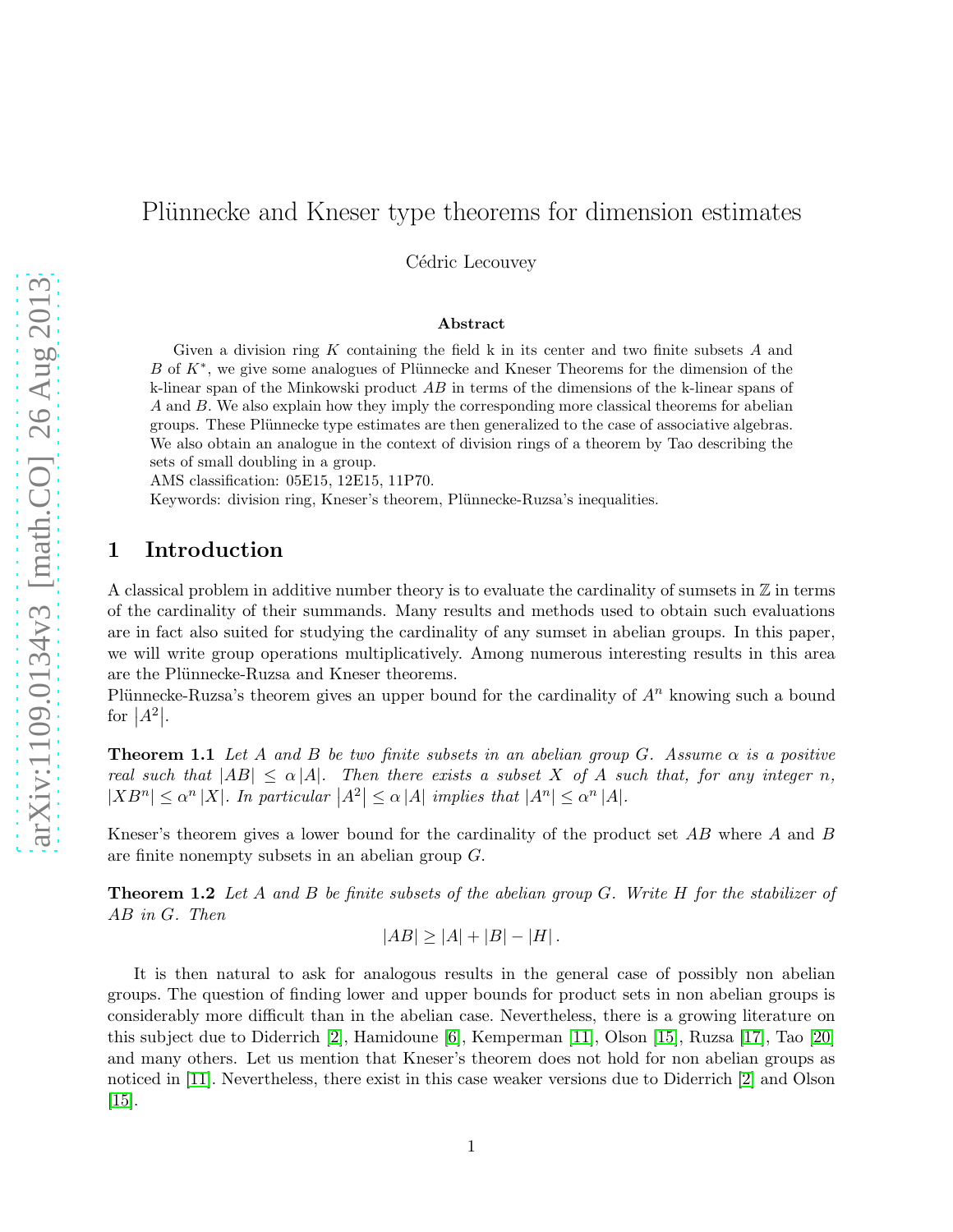The Plünnecke-Ruzsa and Kneser theorems give informations on the structure of groups. In this paper, we establish analogous results in the context of division rings. According to the usual terminology, a field is a commutative division ring. It is very easy to produce fields as extensions of simpler ones. Recall that Representation Theory of groups gives also a general procedure yielding division rings which are not necessarily fields. Indeed, given a field k and a group  $G$ , the Schur lemma implies that the endomorphism algebra K of any irreducible finite-dimensional  $k[G]$ -module  $(k[G]$  is the ring algebra of G over k) is a division ring. When k is not algebraically closed,  $K \supsetneq k$ and is not commutative in general. So incidentally, we will obtain structural information on the division ring of automorphisms of any finite-dimensional  $k[G]$ -module.

Let us make our notation precise. In what follows,  $K$  is a division ring containing the field k in its center. We address the question of finding upper and lower bounds for the dimension of the k-span  $k\langle A_1 \cdots A_n \rangle$  of product sets  $A_1 \cdots A_n$ , where  $A_1, \ldots, A_n$  are nonempty subsets of  $K^* = K \setminus \{0\}$ . Note that this problem also makes sense for any algebra  $A$  defined over k. The estimates we obtain can thus also be applied when  $A$  is contained in a division ring. In the commutative case, this happens in particular for any algebra  $\mathcal{A} := k[\alpha_1, \ldots, \alpha_n]$ , where  $\alpha_1, \ldots, \alpha_n$  are elements of the field K, or for any sub-algebra of a field of rational functions in several variables.

As far as we are aware, this kind of problems was considered for the first time by Hou, Leung and Xiang [\[4\]](#page-20-1), and Kainrath [\[10\]](#page-21-5). Let X be a finite subset in K. We denote by  $k\langle X\rangle$  the ksubspace of K generated by X and write  $\dim_k(X)$  its dimension. For X, Y two subsets of K, we set  $XY = \{xy \mid x \in X, y \in Y\}$ . Consider A, B finite subsets of K. Then  $k\langle AB \rangle = k\langle k\langle A \rangle k\langle B \rangle$ and  $\dim_k(AB)$  is finite. The following analogue of Kneser's theorem for fields is proved in [\[4\]](#page-20-1).

Theorem 1.3 *Let* K *be a commutative extension of* k*. Assume every algebraic element in* K *is separable over* k*. Let* A *and* B *be two nonempty finite subsets of* K<sup>∗</sup> *. Then*

 $\dim_k(AB) > \dim_k(A) + \dim_k(B) - \dim_k(H)$ 

*where*  $H := \{x \in K \mid x \cdot \langle AB \rangle \subseteq \mathbf{k} \langle AB \rangle\}.$ 

Here  $H$  is an intermediate field containing k. Remarkably, the authors showed that their theorem implies Kneser's theorem for abelian groups. It essentially suffices to use the characterization of all finitely generated abelian groups and the Galois correspondence. In [\[3\]](#page-20-2), we obtain an analogue of a theorem by Olson for division rings without any separability hypothesis. In what follows, we shall refer to these analogues as linear Kneser and linear Olson theorems. The combinatorial methods used in the linear setting (that is, for fields or division rings) are often very similar to their counterparts in groups. Nevertheless, there are some restrictions and complications mostly due to the fact that

- k $\langle A \rangle$  and k $\langle A^{-1} \rangle$  do not have the same dimension in general, whereas A and  $A^{-1}$  have the same cardinality,
- a k-subspace V in K may admit infinitely many k-subspaces W such that  $V \oplus W = K$ , whereas a subset  $A$  in a group  $G$  has a unique complement,
- when  $K$  is finite-dimensional over k, there may exist infinitely many intermediate division rings H such that  $k \subseteq H \subseteq K$ , whereas a finite group G has only a finite number of subgroups,
- given  $H_1$  and  $H_2$  subfields of the (commutative field) K,  $H_1H_2$  is not a field in general, whereas the product set of two subgroups of an abelian group is always a group.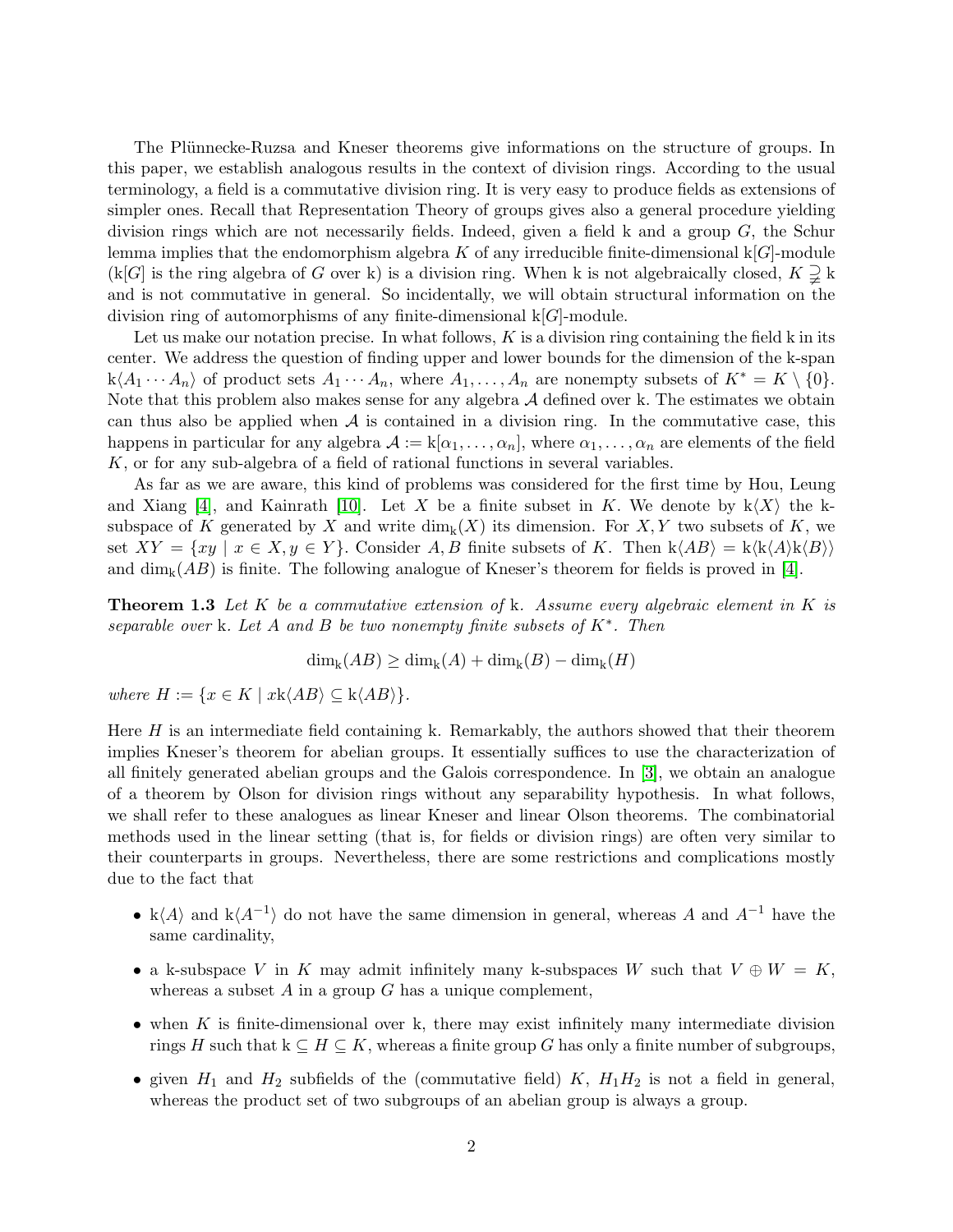So, to avoid gaps or ambiguities, we have completely written down the proofs of our linear statements. These proofs sometimes differ from their analogues in groups. For example, the possible existence of an infinite number of intermediate fields seems to impose a separability hypothesis in the previous linear Kneser theorem. It is nevertheless conjectured in [\[9\]](#page-21-6) that this hypothesis can be relaxed as in the linear Olson theorem. Also, in order to adapt the arguments used to establish the estimates in groups, we often need, in our division ring context, to carefully chose the decomposition in direct summands of the spaces we consider in our proofs.

The paper is organized as follows. In Section 2, we make our notation precise and give equivalent forms of the linear Kneser theorem. Section 3 is devoted to some linear analogues of results by Ruzsa. In particular, we derive a Plünnecke-Ruzsa type theorem for fields. The arguments we use here are adaptations to the context of division rings of some very elegant and elementary proofs recently obtained by Petridis in [\[16\]](#page-21-7). We also establish that our Plünnecke-Ruzsa theorem for fields implies the corresponding theorem for abelian groups. In Section 4, we generalize the Plünnecke-Ruzsa type theorems of Section 2 in the context of associative unital algebras. In Section 5, we establish different Kneser type estimates for division rings. More precisely, we first study the case where A is assumed commutative (that is, the elements of A are pairwise commutative) and obtain a linear analogue of a theorem by Diderrich [\[2\]](#page-20-0). Finally, we adapt Hamidoune connectivity to the context of division rings and obtain a linear version of a theorem by Tao describing the sets of small doubling in a group.

# 2 The division ring setting

## 2.1 Vector span in a division ring

Let K be a division ring and k a subfield (thus commutative) of K contained in its center. We denote by  $K^* = K \setminus \{0\}$  the group of invertible elements in K.

For any subset A of  $K^*$ , let  $k\langle A \rangle$  be the k-subspace of K generated by A. We write |A| for the cardinality of A, and  $\dim_k(A)$  for the dimension of  $k\langle A \rangle$  over k. When  $|A|$  is finite,  $\dim_k(A)$  is also finite and we have  $\dim_k(A) \leq |A|$ . We denote by  $\mathbb{D}(A) \subseteq K$  the sub division ring generated by A in K.

Given subsets A and B of K, we thus have  $k\langle A \cup B \rangle = k\langle A \rangle + k\langle B \rangle$ , the sum of the two spaces k $\langle A \rangle$  and k $\langle B \rangle$ . We have also k $\langle A \cap B \rangle \subseteq k\langle A \rangle \cap k\langle B \rangle$  and  $k\langle AB \rangle = k\langle k\langle A \rangle k\langle B \rangle$ . We write as usual

$$
AB := \{ ab \mid a \in A, b \in B \}
$$

for the Minkowski product of the sets A and B. Given a family of nonempty subsets  $A_1, \ldots, A_n$ of  $K^*$ , we define  $A_1 \cdots A_n$  similarly. We also set  $A^{-1} := \{a^{-1} \mid a \in A\}$ . Observe that any finitedimensional k-subspace V of K can be realized as  $V = k\langle A \rangle$ , where A is any finite subset of nonzero vectors spanning V. Also, when  $V_1$  and  $V_2$  are two k-vector spaces in K,  $V_1V_2 \subseteq k\langle V_1V_2 \rangle$  but  $V_1V_2$ is not a vector space in general.

In what follows we aim to give some estimates of  $\dim_k(AB)$  or more generally of  $\dim_k(A_1 \cdots A_r)$ where  $A_1, \ldots, A_r$  are finite subsets of  $K^*$ . The following is straightforward

$$
\max(\dim_{k}(A),\dim_{k}(B)) \leq \dim_{k}(AB) \leq \dim_{k}(A)\dim_{k}(B).
$$

The methods we will use to estimate  $\dim_k(AB)$  are quite analogous to the tools used to estimate the cardinality  $|AB|$  of the product set AB where A and B are subsets of a given group. Many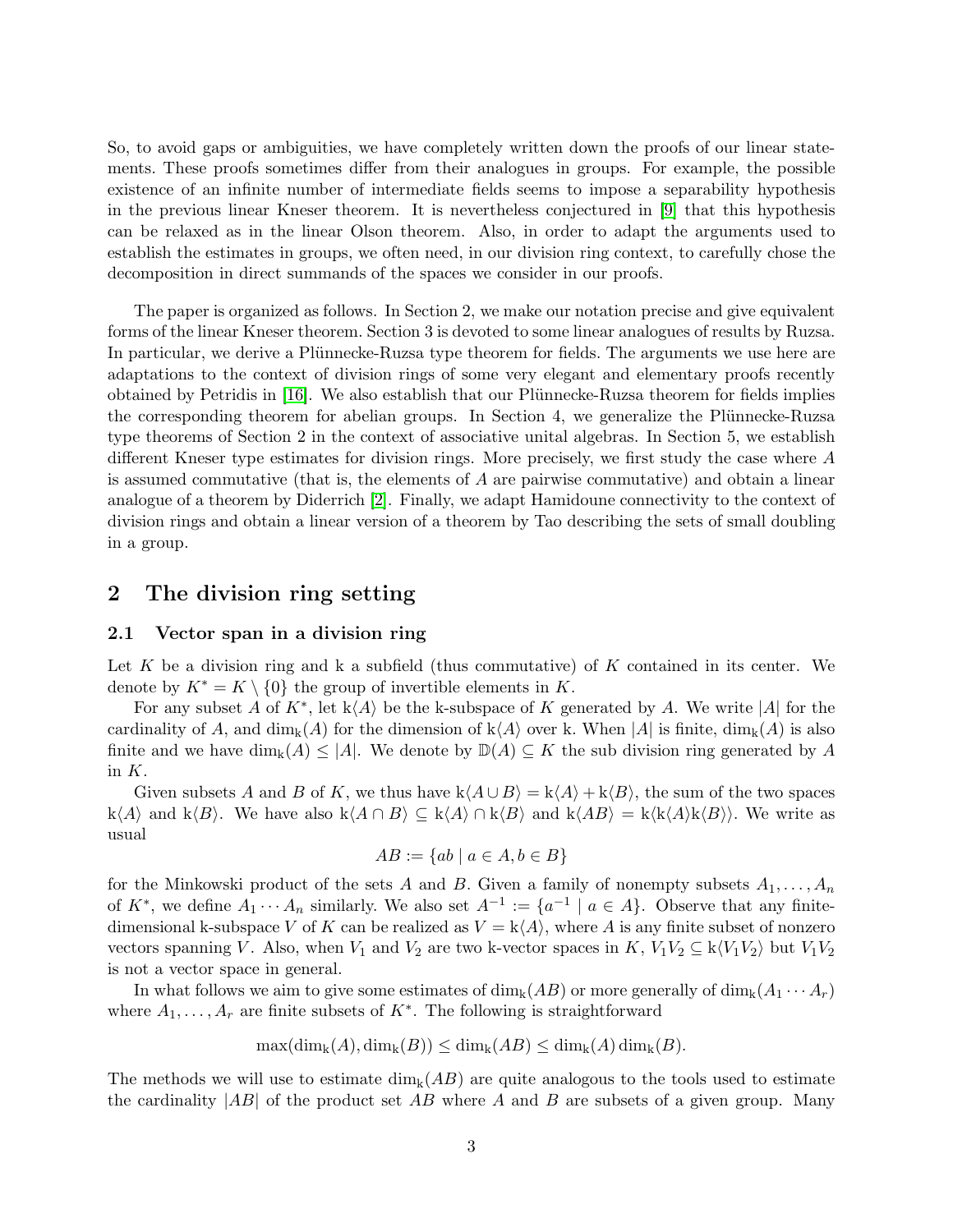results on estimates of product sets have a linear analogue for the dimension of the space generated by such products. Nevertheless, there are crucial differences due notably to the fact that  $k\langle A \rangle$  and  $k\langle A^{-1} \rangle$  have not the same dimension in general, whereas A and  $A^{-1}$  has the same cardinality. This can be easily verified by taking  $k = \mathbb{C}$ ,  $K = \mathbb{C}(t)$  the function field in the indeterminate t and  $A_n := \{(t - a) \mid a = 1, \ldots, n\}.$  Indeed,  $\dim_{\mathbb{C}}(A_n) = 2$ , but  $\dim_{\mathbb{C}}(A_n^{-1}) = n$ . Also observe that a finite abelian group has only a finite number of subgroups, whereas a finite commutative extension of a commutative field have an infinite number of intermediate extensions when it is not separable.

<span id="page-3-2"></span>The two following elementary lemmas will be useful.

# **Lemma 2.1** Let A be a finite subset of  $K^*$  such that  $k\langle A^2 \rangle = k\langle A \rangle$ . Then  $k\langle A \rangle$  is a division ring.

**Proof.** Observe that  $k\langle A^2 \rangle = k\langle A \rangle$  means that  $k\langle A \rangle$  is closed under multiplication. Then, for any nonzero  $a \in k\langle A \rangle$ , the map  $\varphi_a : k\langle A \rangle \to k\langle A \rangle$  which sends  $\alpha \in k\langle A \rangle$  on  $\varphi_a(\alpha) = a\alpha$  is a k-linear automorphism of the space k $\langle A \rangle$ . In particular,  $\varphi_a$  is surjective. Since  $a \in k\langle A \rangle$ , 1 belongs to  $k\langle A \rangle$ . Now since  $1 \in k\langle A \rangle$ ,  $\alpha = a^{-1} \in A$  and  $k\langle A \rangle$  is a field.

<span id="page-3-1"></span>Lemma 2.2 *Consider a finite-dimensional* k*-subspace* V *of* K *and a sub division ring* H *of* K *containing* k *such that*  $HV = V$ *. Then there exists a finite subset* S of  $K^*$  *such that* 

<span id="page-3-0"></span>
$$
V = \bigoplus_{s \in S} Hs. \tag{1}
$$

*In particular,* V *is a left* H*-module of dimension* |S| dimk(H)*, and [\(1\)](#page-3-0) gives its decomposition into irreducible components.*

**Proof.** For any nonzero vector v in V,  $Hv$  is a k-subspace of V. In particular dim<sub>k</sub> $(Hv)$  =  $\dim_k(H)$  is finite. Moreover if s is a nonzero vector in  $V \setminus (Hs_1 \oplus \cdots \oplus Hs_t)$ , we have  $Hs \cap (Hs_1 \oplus \cdots \oplus Hs_t)$  $\cdots \oplus Hs_t$  = {0}. The lemma easily follows.  $\blacksquare$ 

#### Remarks:

- 1. From the previous lemma applied to  $V = K$ , we deduce that  $\dim_k(H)$  divides  $\dim_k(K)$  when  $\dim_{\mathbf{k}}(K)$  is finite.
- 2. When  $VH = V$ , we similarly obtain a decomposition into right H-modules  $V = \bigoplus_{s \in S} sH$ .

For any subset  $X$  in  $K^*$ , we set

$$
H_{k,l}(X) := \{ h \in K \mid h \mathbf{k}\langle X \rangle \subseteq \mathbf{k}\langle X \rangle \} \text{ and } H_{k,r}(X) := \{ h \in K \mid \mathbf{k}\langle X \rangle \} \subseteq \mathbf{k}\langle X \rangle \}
$$

for the left and right stabilizers of  $k\langle X\rangle$  in K. Clearly  $H_{k,l}(X)$  and  $H_{k,r}(X)$  are division rings containing k. In particular, when K is a field,  $H_{k,l}(X) = H_{k,r}(X)$  is a commutative extension of k that we simply write as  $H_k(X)$ . If  $H_{k,l}(X)$  (resp.  $H_{k,r}(X)$ ) is not equal to k, we says that  $k\langle X\rangle$  is *left periodic* (resp. *right periodic*). When  $k\langle X \rangle$  is finite-dimensional, there exists by Lemma [2.2](#page-3-1) a finite subset S in k $\langle X \rangle$  such that  $k\langle X \rangle = \bigoplus_{s \in S} H_{k,l}(X)s$  (resp.  $k\langle X \rangle = \bigoplus_{s \in S} sH_{k,r}(X)$ ). Observe also for X and Y two finite subsets of K, if  $\langle X \rangle$  is left periodic (resp.  $\langle Y \rangle$  is right periodic), then  $\langle XY \rangle$  is left periodic (resp. right periodic). Indeed, for  $\langle X \rangle$  left periodic, we have  $H_{k,l}(X) \neq k$  and  $H_{k,l}(X)\langle X\rangle \subseteq \langle X\rangle$ . By linearity of the multiplication in K, this gives  $H_{k,l}(X)\langle XY\rangle \subseteq \langle XY\rangle$  thus  $H_{k,l}(X) \subseteq H_{k,l}(XY)$  and  $H_{k,l}(XY) \neq k$ . The case  $\langle Y \rangle$  right periodic is similar.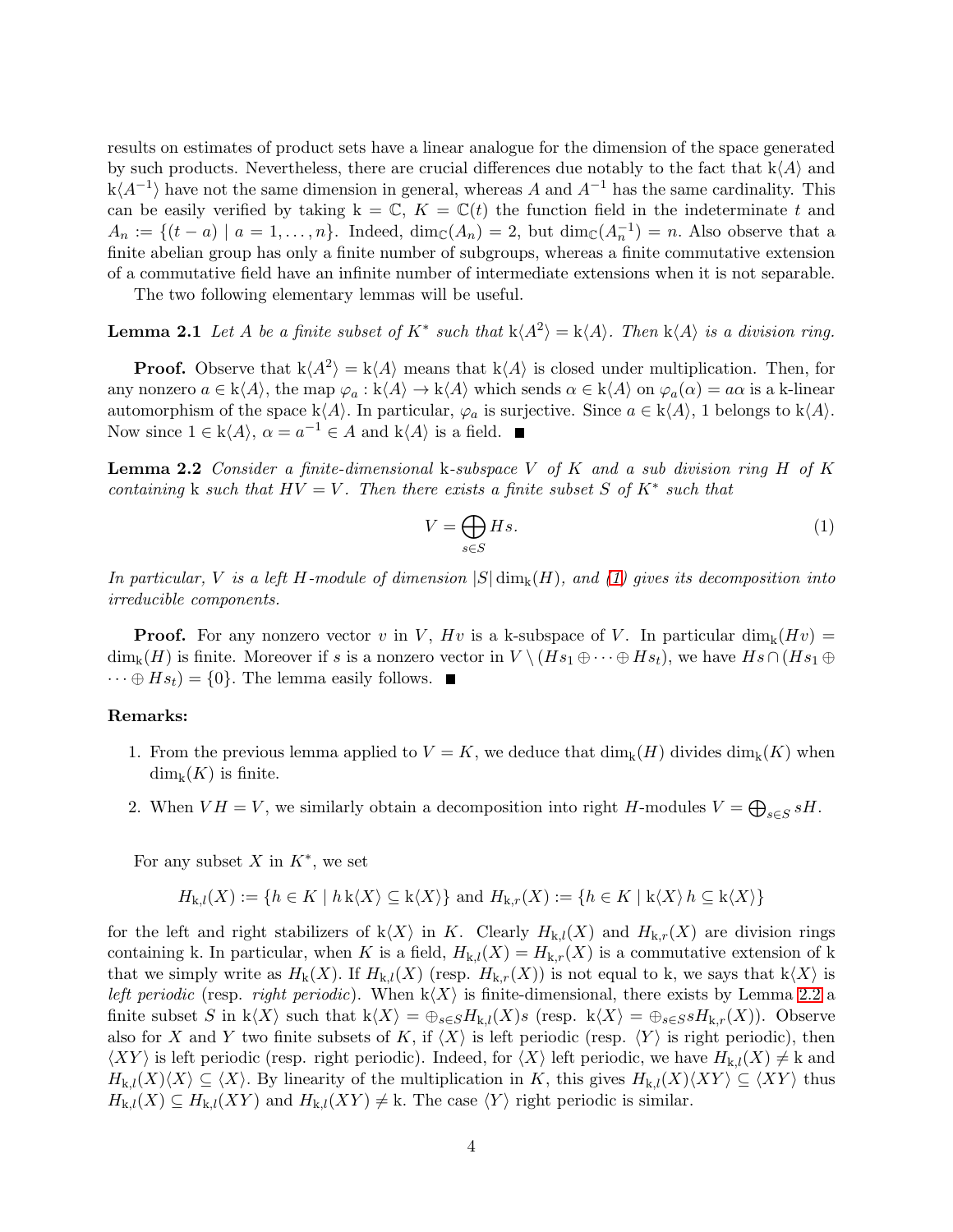#### 2.2 Product sets in abelian group and linear setting

As observed in [\[4\]](#page-20-1), estimates for cardinality of product sets in abelian groups can be obtained from their linear counterparts in fields. To do this consider an abelian group  $G$  and assume

$$
G \simeq \mathbb{Z}^l \times \mathbb{Z}/t_1\mathbb{Z} \times \cdots \times \mathbb{Z}/t_r\mathbb{Z}.
$$

The idea is to construct a field extension K of  $k = \mathbb{C}$  such that the multiplicative group of K contains a subgroup isomorphic to  $G$  whose elements are linearly independent over  $\mathbb{C}$ . Consider first the field  $E = \mathbb{C}(x_1, \ldots, x_r)$  of rational functions over the indeterminates  $x_1, \ldots, x_r$   $(x_1, \ldots, x_r)$ are thus assumed algebraically independent). Let  $F$  be the decomposition field of the polynomial

$$
P(Z) = (Z - x_1^{t_1}) \cdots (Z - x_r^{t_r}) \in E[Z]
$$

over E. There exist elements  ${}^t \psi \overline{x_1}, \ldots, {}^t \psi \overline{x_r}$  in F such that  $F = E[{}^t \psi \overline{x_1}, \ldots, {}^t \psi \overline{x_r}].$  Now set  $K =$  $F(T_1, \ldots, T_l)$  the field of rational functions over E in the algebraically independent indeterminates  $T_1,\ldots,T_l$ .

There exists in G non torsion elements  $u_1, \ldots, u_l$  and elements  $\gamma_1, \ldots, \gamma_r$  respectively of order  $t_1, \ldots, t_r$  such that each element  $g \in G$  can be written uniquely on the form  $g = u_1^{a_1} \cdots u_l^{a_l}$  $\frac{a_l}{l}\gamma_1^{b_1}\cdots\gamma_r^{b_r}$ where  $a_i \in \mathbb{Z}$  for any  $i = 1, \ldots, l$  and  $b_j \in \{0, \ldots, t_j - 1\}$  for any  $j = 1, \ldots, r$ . One associates to  $g \in G$  the element  $\eta(g) \in K \setminus \{0\}$  such that

$$
\eta(g) = T_1^{a_1} \cdots T_l^{a_l} \left( \sqrt[t]{x_1} \right)^{b_1} \cdots \left( \sqrt[t]{x_r} \right)^{b_r}.
$$

Clearly  $\eta$  is a group embedding from G to the multiplicative group of K and the elements of  $\eta(G)$ are linearly independent over  $\mathbb C$  in K. Consider a finite subset  $X \subseteq G$ . Let  $\Phi(X) = \mathbb C\langle \eta(X) \rangle$ . We also define

$$
S(X) = \{ g \in G \mid gX = X \} \text{ and } H_{\mathbb{C}}(X) = \{ x \in K \mid x\Phi(X) \subseteq \Phi(X) \}.
$$

Observe that  $S(X)$  is a finite subgroup of X and  $H_{\mathbb{C}}(X) \subseteq K$  is a field extension of  $\mathbb{C}$ .

We refer to [\[4\]](#page-20-1) for the proof of the following proposition (which uses Galois correspondence for Assertion 3). This proposition provides a correspondence between cardinality and dimension which allows one to recover classical results from their dimensional counterparts. This applies for instance to Theorem 2.7, or Theorem 3.3.'

<span id="page-4-0"></span>Proposition 2.3 *Given* X, Y *two finite subsets in an abelian* G*, we have*

- *1.*  $|X| = \dim_{\mathbb{C}}(\Phi(X)),$
- 2.  $|XY| = \dim_{\mathbb{C}}(\Phi(X)\Phi(Y)),$
- *3.*  $\Phi(S(X)) = H_{\mathbb{C}}(X)$ .

### <span id="page-4-1"></span>2.3 Product sets in nonabelian groups and linear setting

It would be desirable to have an analogue of Proposition [2.3](#page-4-0) in the non abelian setting. Unfortunately, the construction of the previous paragraph can not be generalized. Indeed, there are finite subgroups which cannot be embedded in the group of invertible of a division ring (see [\[1\]](#page-20-3)).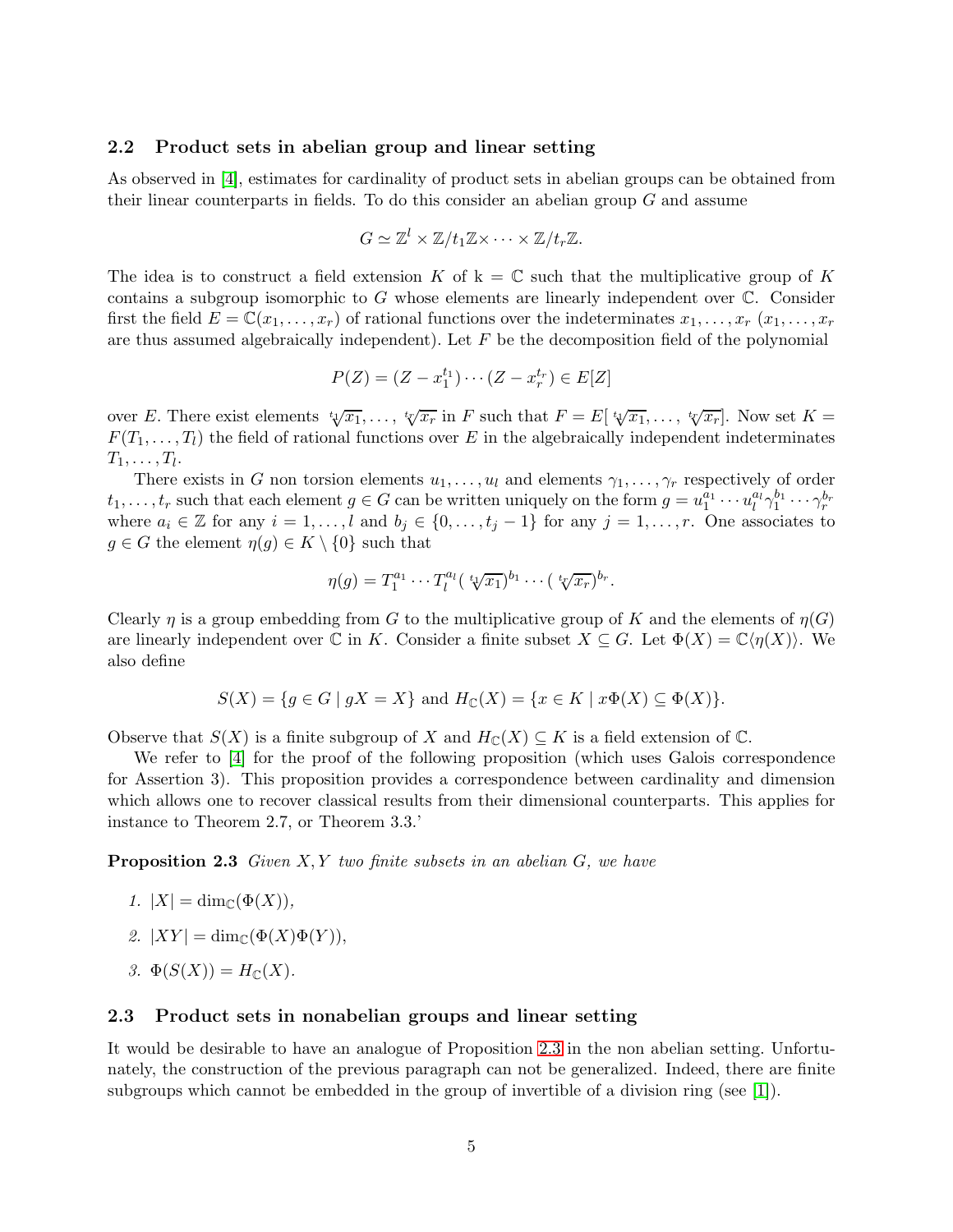In this paragraph, we will focus on a weaker connection between cardinality of product sets in a (possible non abelian) group G and dimension of subspaces in the group algebra  $\mathbb{C}[G]$ .

Consider G a (possible non abelian) group. Recall that the group algebra  $\mathbb{C}[G]$  is the associative algebra generated over  $\mathbb C$  by the elements  $e_g, g \in G$  and the relations  $e_g e_{g'} = e_{gg'}$  for any  $g, g' \in G$ . To any finite subset X of G we associate the C-subspace  $k\langle A_X \rangle$  of  $\mathbb{C}[G]$  where  $A_X = \{e_g \mid g \in G\}$  $X$ }  $\subset \mathbb{C}[G]$ .

Given two finite subspaces X and Y of  $\mathbb{C}[G]$ , we have clearly

 $|X| = \dim_{\mathbb{C}}(A_X)$  and  $|XY| = \dim_{\mathbb{C}}(A_X A_Y)$ .

In Section [4,](#page-12-0) we will see that it is possible to recover some estimates for the cardinality of product sets in groups from analogous statements in ring algebras.

#### 2.4 The linear Kneser theorem

<span id="page-5-0"></span>We now recall the linear Kneser theorem stated in [\[4\]](#page-20-1) for fields.

Theorem 2.4 *Let* K *be a commutative extension of* k*. Assume every algebraic element in* K *is separable over* k*. Let* A *and* B *be two nonempty, finite subsets of* K<sup>∗</sup> *. Then*

$$
\dim_{k}(AB) \geq \dim_{k}(A) + \dim_{k}(B) - \dim_{k}(H_{k}(AB)).
$$

In § [5.3,](#page-19-0) we will give a noncommutative version of the following corollary due to Tao [\[18\]](#page-21-8) where the separability hypothesis can be relaxed.

Corollary 2.5 *Let* K *be a commutative extension of* k*. Assume every algebraic element in* K *is separable over* k*. Let* A *be a nonempty, finite subset of*  $K^*$  *such that*  $\dim_k(A^2) \leq (2 - \varepsilon) \dim_k(A)$ *for a real*  $\varepsilon$  *with*  $0 < \varepsilon \leq 1$ *. Then there exists a field* H *that is finite-dimensional over* k *and a finite non empty, subset*  $X$  *of*  $K^*$  *with*  $|X| \leq \frac{2}{\varepsilon} - 1$  *such that*  $k \langle A^2 \rangle \subseteq \bigoplus_{x \in X} xH$ .

**Proof.** By the previous theorem, we must have  $\dim_k(H_k(A^2)) \geq 2 \dim_k(A) - \dim_k(A^2) \geq$  $\varepsilon \dim_{\mathbf{k}}(A)$ . By Lemma [2.2,](#page-3-1) there exists a finite subset X of  $K^*$  such that  $\mathbf{k}\langle A^2 \rangle = \bigoplus_{x \in X} xH$ . We thus have

$$
|X| = \frac{\dim_{\mathbf{k}}(A^2)}{\dim_{\mathbf{k}}(H)} \le \frac{(2-\varepsilon)\dim_{\mathbf{k}}(A)}{\varepsilon \dim_{\mathbf{k}}(A)} \le \frac{2}{\varepsilon} - 1
$$

as desired.

#### Remarks:

- 1. Theorem [2.4](#page-5-0) can be regarded as a linear version of Kneser's theorem. Recall that this theorem establishes that for any nonempty, finite subsets A and B in an abelian group  $G$  (written multiplicatively), we have  $|AB| \geq |A| + |B| - |H|$ , where H is the stabilizer of AB in G.
- 2. As proved in [\[4\]](#page-20-1), the linear Kneser theorem implies Kneser's theorem. This follows from Proposition [2.3.](#page-4-0)
- 3. The separability hypothesis is crucial in the proof of the theorem as the finite extensions of k should have a finite number of intermediate extensions. Nevertheless, it is conjectured in [\[9\]](#page-21-6) that the separability hypothesis can be relaxed. Also observe that the separability hypothesis is always satisfied in characteristic zero.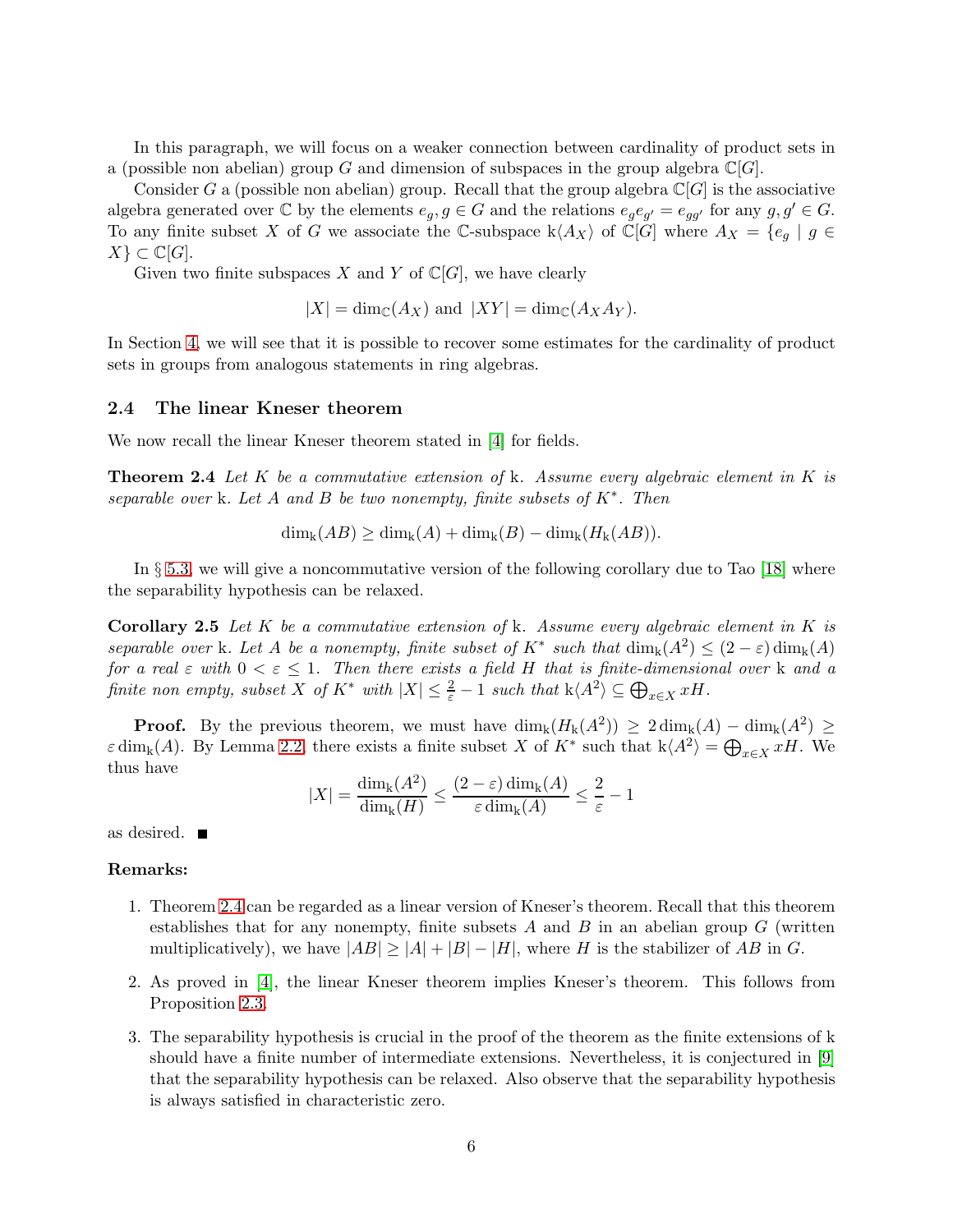<span id="page-6-2"></span>Like the original Kneser theorem, Theorem [2.4](#page-5-0) can be generalized for Minkowski products of any finite number of finite subsets of  $K^*$ . The following theorem is not explicitly stated in [\[4\]](#page-20-1). We give its proof below for completion. We first need the following easy lemma.

**Lemma 2.6** Let K be a commutative extension of k. Consider an integer  $n \geq 2$  and a collection *of finite, nonempty subsets* A1, . . . , A<sup>n</sup> *of* K<sup>∗</sup> *such that*

<span id="page-6-0"></span>
$$
\dim_{k}(\prod_{i=1}^{j} A_{i}) \ge \dim_{k}(\prod_{i=1}^{j-1} A_{i}) + \dim_{k}(A_{j}) - 1
$$
\n(2)

*holds for*  $j = 2, \ldots, n$ *. Then* 

$$
\dim_{k}(\prod_{i=1}^{n} A_{i}) \geq \sum_{i=1}^{n} \dim_{k}(A_{i}) - n + 1.
$$

**Proof.** We proceed by induction on j. For  $j = 2$ , we have  $\dim_k(A_1A_2) \geq \dim_k(A_1) + \dim_k(A_2) -$ 1 by [\(2\)](#page-6-0). Assume we have

<span id="page-6-1"></span>
$$
\dim_{k}(\prod_{i=1}^{j} A_{i}) \geq \sum_{i=1}^{j} \dim_{k}(A_{i}) - j + 1.
$$
\n(3)

Writing [\(2\)](#page-6-0) with  $j+1$  gives

$$
\dim_{k}(\prod_{i=1}^{j+1} A_{i}) \geq \dim_{k}(\prod_{i=1}^{j} A_{i}) + \dim_{k}(A_{j+1}) - 1.
$$

Combining with [\(3\)](#page-6-1), one obtains

$$
\dim_{k}(\prod_{i=1}^{j+1} A_{i}) \geq \sum_{i=1}^{j} \dim_{k}(A_{i}) - j + \dim_{k}(A_{j+1})
$$

<span id="page-6-3"></span>as desired.

Theorem 2.7 *Let* K *be a commutative extension of* k*. Consider a collection of finite, nonempty subsets*  $A_1, \ldots, A_n$  *of*  $K^*$  *Set*  $H := H_k(A_1 \cdots A_n)$ *. The following statements are equivalent:* 

- *1.* dim<sub>k</sub>( $A_1 \cdots A_n$ ) ≥  $\sum_{i=1}^n \dim_k(A_i H) (n-1) \dim_k(H)$ ,
- 2. dim<sub>k</sub> $(A_1 \cdots A_n) \ge \sum_{i=1}^n \dim_k(A_i) (n-1) \dim_k(H)$ ,
- 3. either  $\dim_k(A_1 \cdots A_n) \geq \sum_{i=1}^n \dim_k(A_i) (n-1)$  or  $k\langle A_1 \cdots A_n \rangle$  is periodic,
- *4. any one of the above three statements in the case*  $n = 2$ .

**Proof.** (I): We obtain  $1 \Rightarrow 2$  by using  $\dim_k(A_iH) \geq \dim_k(A_i)$  for any  $i = 1, \ldots, n$ . The implication  $2 \implies 3$  is immediate. To prove  $3 \implies 1$ , we first observe the implication is true when  $H = k$ . Note that  $H(A_1 \cdots A_n)$  is, by definition, not periodic. When  $k \langle A_1 \cdots A_n \rangle$  is periodic using the base field k, it is not periodic using the base field  $H$ . We thus can apply assertion 3 by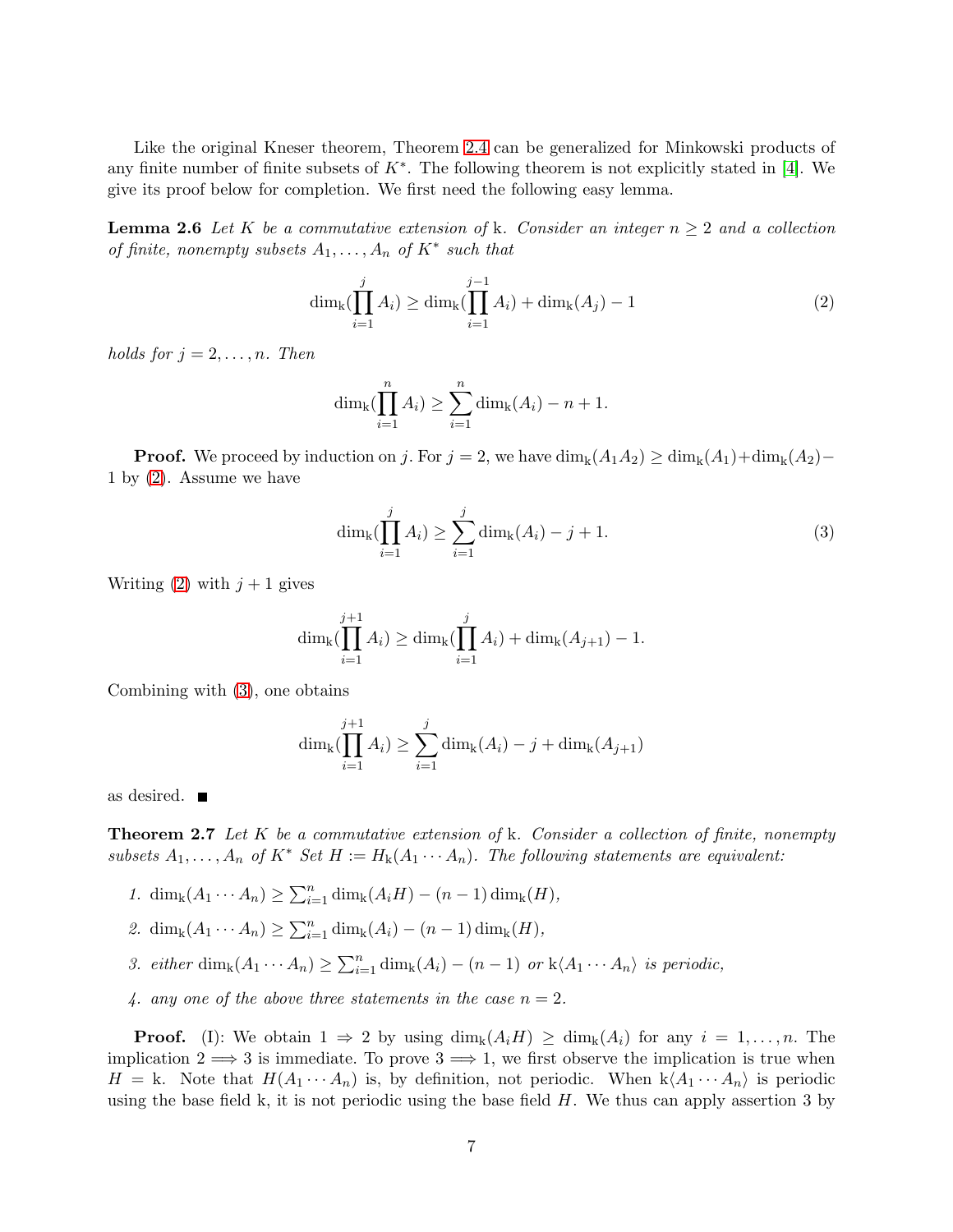considering K as a commutative extension of H. This gives  $\dim_H(A_1 \cdots A_n) \geq \sum_{i=1}^n \dim_H(A_i)$  –  $(n-1)$ . Multiplying this inequality by  $\dim_k(H)$  yields

$$
\dim_H(A_1\cdots A_n)\dim_k(H) \geq \sum_{i=1}^n \dim_H(A_i)\dim_k(H) - (n-1)\dim_k(H)
$$

which is equivalent to 1 since  $\dim_H(A_1 \cdots A_n)$   $\dim_k(H) = \dim_k(A_1 \cdots A_n)$  and  $\dim_H(A_i)$   $\dim_k(H) =$  $\dim_{\mathbf{k}}(A_iH)$  for any  $i=1,\ldots,n$ .

- (II): It remains to prove that assertion 3 is equivalent to the following:
- 3' Given two finite, nonempty subsets A and B of  $K^*$ , either  $\dim_k(AB) \geq \dim_k(A) + \dim_k(B) 1$ or  $k\langle AB \rangle$  is periodic.

Clearly 3  $\implies$  3'. Now assume 3' holds and dim<sub>k</sub> $(A_1 \cdots A_n) < \sum_{i=1}^n \dim_k(A_i) - (n-1)$ . Then, by Lemma [2.6,](#page-6-2) there exists  $j \in \{2, \ldots, n\}$  such that

$$
\dim_{k}(\prod_{i=1}^{j} A_{i}) < \dim_{k}(\prod_{i=1}^{j-1} A_{i}) + \dim_{k}(A_{j}) - 1.
$$

By applying  $3'$  with  $A = \prod_{i=1}^{j-1} A_i$  and  $B = A_j$ , we obtain that  $k\langle AB \rangle = k\langle \prod_{i=1}^{j} A_i \rangle$  is periodic. Therefore  $k\langle \prod_{i=1}^n A_i \rangle$  is also periodic. This shows that  $3' \Longrightarrow 3$ .

**Remark:** The four assertions of the theorem are equivalent without the separability hypothesis of Theorem [2.4.](#page-5-0)

# <span id="page-7-1"></span>3 Plünnecke-type estimates in division rings

Plünnecke-type estimates permit one to obtain upper bounds on the cardinality of sumsets in abelian groups as stated in Theorem [1.1.](#page-0-0) Plünnecke's result was first stated for  $G = \mathbb{Z}$ , but his proof, based on a graph-theoretic method, can be extended to arbitrary abelian groups. Very recently, Petridis gave a surprisingly elegant and short proof of Theorem [1.1.](#page-0-0) This proof can be adapted to the context of division rings as explained in the following paragraphs. In Section [4,](#page-12-0) we will consider the case of associative unital algebras.

## 3.1 Minimal growth under multiplication

Let K be a division ring containing the field k in its center. Consider two finite subsets A and B of  $K^*$ . For any k-subspace  $V \neq \{0\}$  of  $k\langle A \rangle$  (hence V is finite-dimensional), we set

$$
r(V) := \frac{\dim_{\mathbf{k}}(VB)}{\dim_{\mathbf{k}}(V)}\tag{4}
$$

<span id="page-7-0"></span>for the growth of V under multiplication by B. Write  $\rho := \min_{V \subset k(A), V \neq \{0\}} r(V)$ . Since the image of the map r is contained in a discrete set of positive numbers, there exists a nonempty set  $X \subseteq k\langle A \rangle$ such that  $r(k\langle X\rangle) = \rho$ . We thus have,  $\dim_k(XB) = \rho \dim_k(X)$  and  $\dim_k(XB)/\dim_k(X) \leq$  $\dim_{k}(ZB)/\dim_{k}(Z)$  for any  $Z \subseteq k\langle A \rangle$ .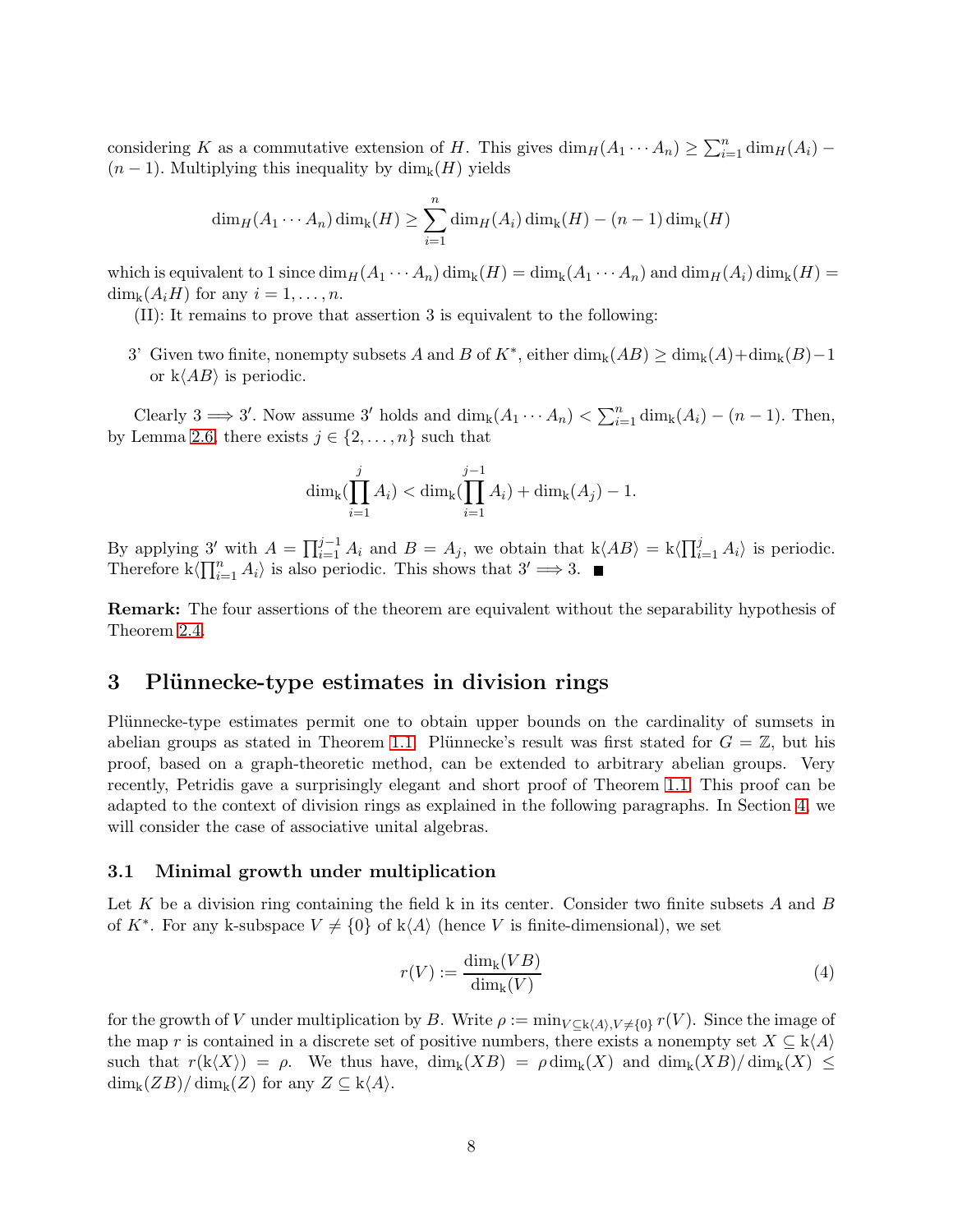Proposition 3.1 *Under the previous hypotheses, we have, for any finite set* C *in* K<sup>∗</sup> *,*

$$
\dim_{k}(CXB) \leq \rho \dim_{k}(CX) = \frac{\dim_{k}(CX) \dim_{k}(XB)}{\dim_{k}(X)}.
$$

**Proof.** Write  $C = \{c_1, \ldots, c_r\}$ . We construct by induction subsets  $X_1, \ldots, X_r$  of X such that

$$
\sum_{i=1}^{j} c_i \mathbf{k} \langle X \rangle = \bigoplus_{i=1}^{j} c_i \mathbf{k} \langle X_i \rangle
$$

for any  $j = 1, \ldots r$ . Set  $X_1 = X$ . Now assume we have constructed subsets  $X_1, \ldots, X_{j-1}$  of X such that

$$
\sum_{i=1}^{j-1} c_i \mathbf{k} \langle X \rangle = \bigoplus_{i=1}^{j-1} c_i \mathbf{k} \langle X_i \rangle.
$$

We have

$$
\sum_{i=1}^{j} c_i \mathbf{k} \langle X \rangle = \bigoplus_{i=1}^{j-1} c_i \mathbf{k} \langle X_i \rangle + c_j \mathbf{k} \langle X \rangle.
$$

Let  $B_{j-1}$  be any basis of  $\bigoplus_{i=1}^{j-1} c_i k \langle X_i \rangle$ . Then  $B_{j-1} \cup c_j X$  generates  $\sum_{i=1}^{j} c_i k \langle X \rangle$ . There thus exists a subset  $X_j \subseteq X$  such that

 $B_{j-1} \cup c_j X_j$  is a basis of  $\sum_{i=1}^j c_i \mathbf{k} \langle X \rangle$ . We then have

$$
\sum_{i=1}^{j} c_i \mathbf{k} \langle X \rangle = \bigoplus_{i=1}^{j} c_i \mathbf{k} \langle X_i \rangle
$$

as desired.

By construction of the sets  $X_i$ , we have

<span id="page-8-0"></span>
$$
\dim_{k}(\sum_{i=1}^{j} c_{i}k\langle X\rangle) = \sum_{i=1}^{j} \dim_{k}(c_{i}X_{i}) = \sum_{i=1}^{j} \dim_{k}(X_{i})
$$
\n(5)

for any  $j = 1, \ldots, r$ .

As in the proof of Petridis, we now proceed by induction on r. When  $r = 1$ ,  $\dim_k(c_1XB) =$  $\dim_k(XB) = \rho \dim_k(X) = \rho \dim_k(c_1X)$ . Assume  $r > 1$ . Set  $V_r := c_r^{-1} \sum_{a=1}^{r-1} c_a k\langle X \rangle \cap k\langle X \rangle$  and  $k\langle X\rangle = k\langle X_r\rangle \oplus V_r$ . We then have  $c_rV_r \subseteq \sum_{a=1}^{r-1} c_a k\langle X\rangle$  and  $c_r k\langle V_r B\rangle \subseteq \sum_{a=1}^{r-1} c_a k\langle XB\rangle$ . Since  $k\langle V_rB\rangle$  is a subspace of  $k\langle XB\rangle$ , this gives

$$
k\langle CXB\rangle = \sum_{a=1}^{r} c_a k\langle XB\rangle = \sum_{a=1}^{r-1} c_a k\langle XB\rangle + c_r k\langle XB\rangle = \sum_{a=1}^{r-1} c_a k\langle XB\rangle + c_r W
$$

where W is a k-subspace of  $k(XB)$  such that  $k(XB) = W \oplus k\langle V_rB\rangle$ . We have, in particular,  $\dim_k(c_rW) = \dim_k(W) = \dim_k(XB) - \dim_k(V_rB)$ . We thus obtain

<span id="page-8-1"></span>
$$
\dim_{k}(CXB) \le \dim_{k}(\sum_{a=1}^{r-1} c_{a}k\langle XB \rangle) + \dim_{k}(XB) - \dim_{k}(V_{r}B). \tag{6}
$$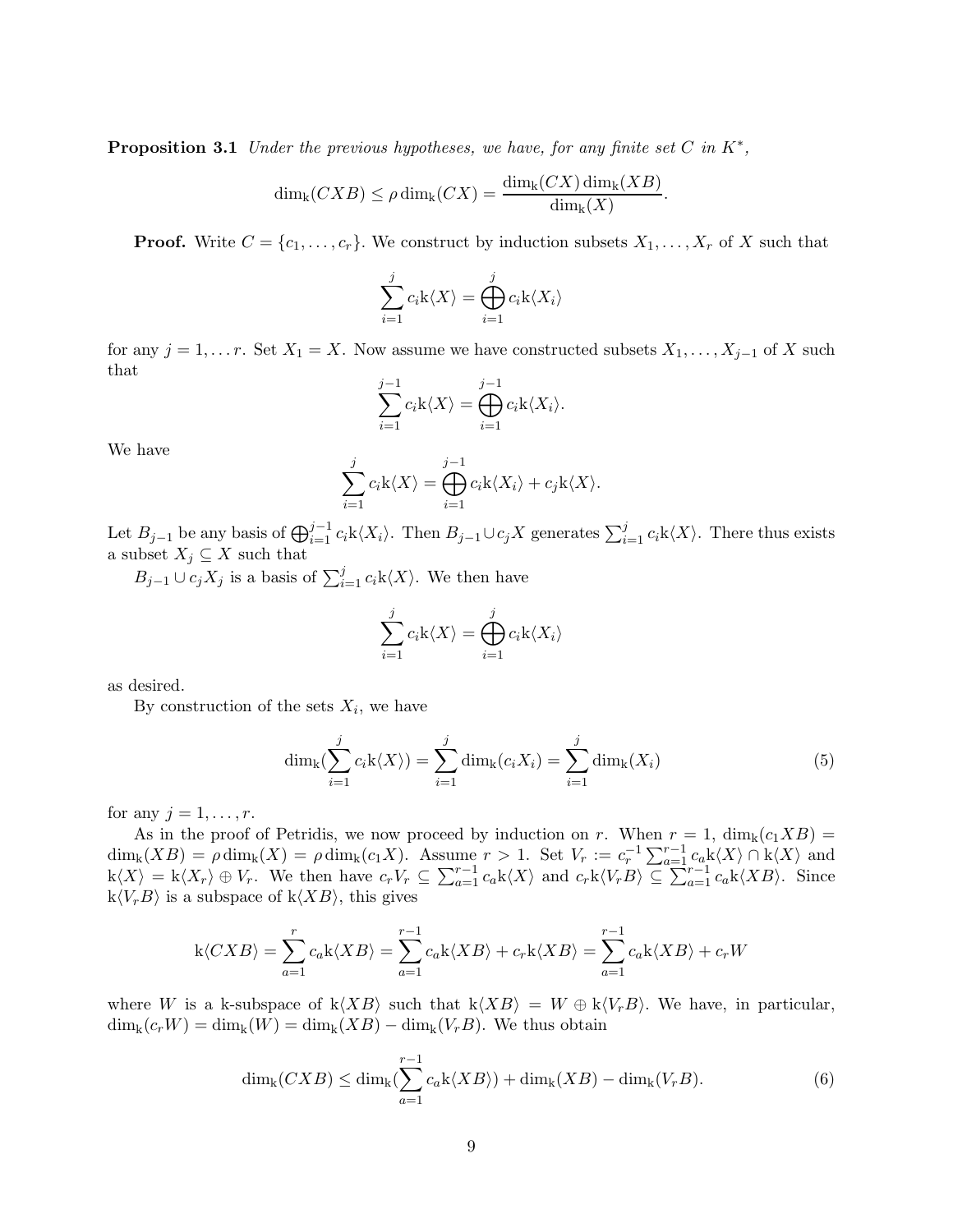By the induction hypothesis, we have

$$
\dim_{k}(\sum_{a=1}^{r-1} c_{a}k\langle XB\rangle) = \dim_{k}(C'XB) \leq \rho \dim_{k}(C'X) = \rho \dim_{k}(\sum_{a=1}^{r-1} c_{a}k\langle X\rangle)
$$

with  $C' = C \setminus \{c_r\}$ . Thus by using [\(5\)](#page-8-0) with  $j = r - 1$ , one gets

$$
\dim_{k}(\sum_{a=1}^{r-1} c_{a}k\langle XB\rangle) \leq \rho \sum_{a=1}^{r-1} \dim_{k}(c_{a}X_{a}).
$$

Since  $V_r \subseteq k\langle X\rangle$ , we have  $\dim_k(V_rB) \ge \rho \dim_k(V_r)$ . By definition of X, we have  $\dim_k(XB) =$  $\rho \dim_{\mathbf{k}}(X)$ . Therefore

$$
\dim_{\mathbf{k}}(XB) - \dim_{\mathbf{k}}(V_rB) \leq \rho \dim_{\mathbf{k}}(X) - \rho \dim_{\mathbf{k}}(V_r) \leq \rho \dim_{\mathbf{k}}(X_r).
$$

Combining the two previous inequalities with [\(6\)](#page-8-1), we finally obtain

$$
\dim_{\mathbf{k}}(CXB) \leq \rho \sum_{a=1}^{r-1} \dim_{\mathbf{k}}(c_a X_a) + \rho \dim_{\mathbf{k}}(c_r X_r) \leq
$$

$$
\rho \sum_{a=1}^r \dim_{\mathbf{k}}(c_a X_a) = \rho \dim_{\mathbf{k}}(\sum_{a=1}^r c_a \mathbf{k} \langle X \rangle) = \rho \dim_{\mathbf{k}}(CX).
$$

<span id="page-9-1"></span>where the second to last equality is obtained by [\(5\)](#page-8-0) with  $j = r$ .

Corollary 3.2 *Let* K *be a division ring containing the field* k *in its center. Consider two finite subsets* A and B of  $K^*$ . Assume  $\alpha$  *is a positive real such that*  $\dim_k(AB) \leq \alpha \dim_k(A)$ *. Then there exists a subset*  $X \subseteq k\langle A \rangle$  *such that, for any finite subset*  $C$  *of*  $K^*$ ,  $\dim_k(CXB) \leq \alpha \dim_k(CX)$ *.* 

**Proof.** Let  $X \subseteq k\langle A \rangle$  be such that  $\rho = r(X)$ . We have

$$
\rho = \frac{\dim_{k}(XB)}{\dim_{k}(X)} \le \frac{\dim_{k}(AB)}{\dim_{k}(A)} \le \alpha
$$

by definition of  $\rho$ . We then apply Proposition [3.1,](#page-7-0) which yields  $\dim_k(CXB) \leq \alpha \dim_k(CX)$ .

## 3.2 Plünnecke upper bounds for  $\dim_k(AB)$

We assume in this paragraph that K is a *commutative extension* of k. The following theorem can be regarded as a linear version of Theorem [1.1.](#page-0-0) In fact, it is a linear version of the slightly stronger result obtained by Petridis where  $X$  is the same for any positive integer  $n$ .

<span id="page-9-0"></span>**Theorem 3.3** Let A and B be nonempty, finite subsets in  $K^*$ . Assume that  $\dim_k(AB) \leq \alpha \dim_k(A)$ *where*  $\alpha$  *is a positive real. Then there exists a subset*  $X \subseteq k \langle A \rangle$  *such that, for any positive integer* n*,*

$$
\dim_{k}(XB^{n}) \leq \alpha^{n} \dim_{k}(X).
$$

*In particular,*  $\dim_k(A^2) \le \alpha \dim_k(A)$  *implies that*  $\dim(A^n) \le \alpha^n \dim(A)$ *.*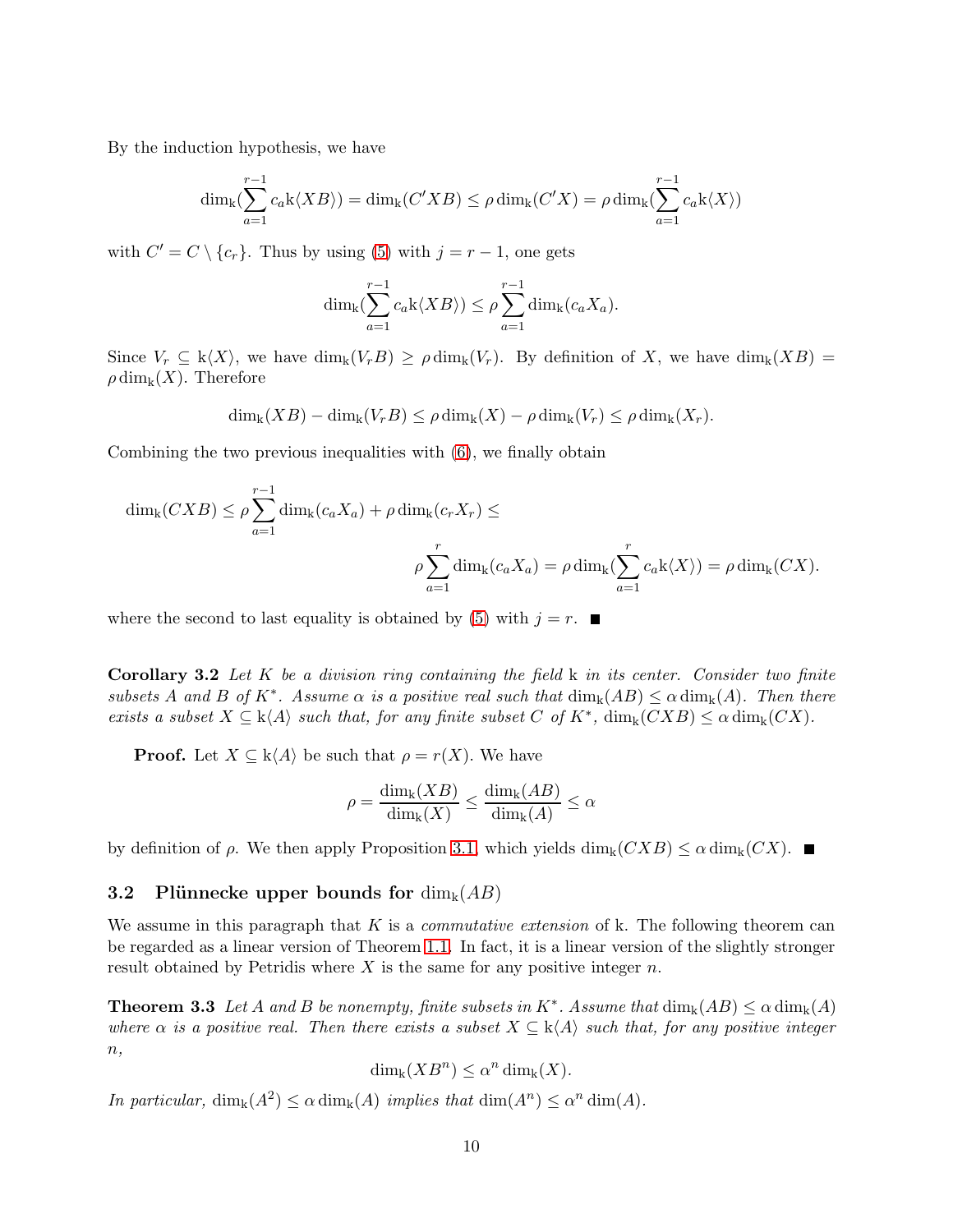**Proof.** The proof is by induction on n. Let X be such that  $\rho = r(X)$ . For  $n = 1$ , we have

$$
\dim_{\mathsf{k}}(XB) = \dim_{\mathsf{k}}(X)\rho \le \dim_{\mathsf{k}}(X)\frac{\dim_{\mathsf{k}}(AB)}{\dim_{\mathsf{k}}(A)} \le \alpha \dim_{\mathsf{k}}(X).
$$

For any  $n > 1$ , we set  $C = B^{n-1}$ . By applying Proposition [3.1](#page-7-0) with  $C = B^{n-1}$ , we have

$$
\dim_{k}(XB^{n}) = \dim_{k}(B^{n-1}XB) \leq \frac{\dim_{k}(B^{n-1}X)\dim_{k}(XB)}{\dim_{k}(X)}.
$$

Next, by the induction hypothesis,  $\dim_k(B^{n-1}X) = \dim_k(XB^{n-1}) \leq \alpha^{n-1}\dim(X)$ . Therefore

 $\dim_{\mathbf{k}} (XB^n) \leq \alpha^{n-1} \dim_{\mathbf{k}} (XB) \leq \alpha^n \dim_{\mathbf{k}} (X)$ 

where the last inequality follows from the case  $n = 1$ .

#### Remarks:

1. Observe that commutativity is crucial in the previous proof. Nevertheless, the conclusion of Theorem [3.3](#page-9-0) remains valid in a division ring with the additional assumption

$$
ab = ba
$$
 for any  $a \in A$  and  $b \in B$ .

Indeed, we then have  $xy = yx$  for any  $x \in k\langle A \rangle$  and  $y \in k\langle B \rangle$ . So in the previous proof we still have  $k\langle XB^n\rangle = k\langle B^{n-1}XB\rangle$  and  $k\langle B^{n-1}X\rangle = k\langle XB^{n-1}\rangle$  since  $X \subset k\langle A \rangle$ .

2. Assertions 1 and 2 of Proposition [2.3](#page-4-0) permits one to recover the Plünnecke-Ruzsa cardinality estimates for abelian groups.

## 3.3 Double and triple product

We now show how to estimate, in a field  $K$ , the dimension of the vector span generated by a triple products set in terms of the dimensions of the vector spans of the corresponding double product set. This is a linear version of Theorem 1.9.2 in [\[17\]](#page-21-3) :

Theorem 3.4 *Let* A, B *and* C *be finite subsets of a group* G*. Then*

$$
|ABC|^2 \le |AB| |BC| \max_{b \in B} |AbC|.
$$

<span id="page-10-1"></span>Theorem 3.5 *Consider a division ring* K *containing the field* k *in its center. Let* A, B *and* C *be finite, nonempty subsets of* K<sup>∗</sup> *. Then*

<span id="page-10-0"></span>
$$
(\dim_{k}(ABC))^{2} \leq \dim_{k}(AB)\dim_{k}(BC)\max_{b\in B}\{\dim_{k}(AbC)\}.
$$
\n(7)

*In particular, when* K *is a field, we have*

$$
\dim_{k}(ABC)^{2} \leq \dim_{k}(AB) \dim_{k}(BC) \dim_{k}(AC).
$$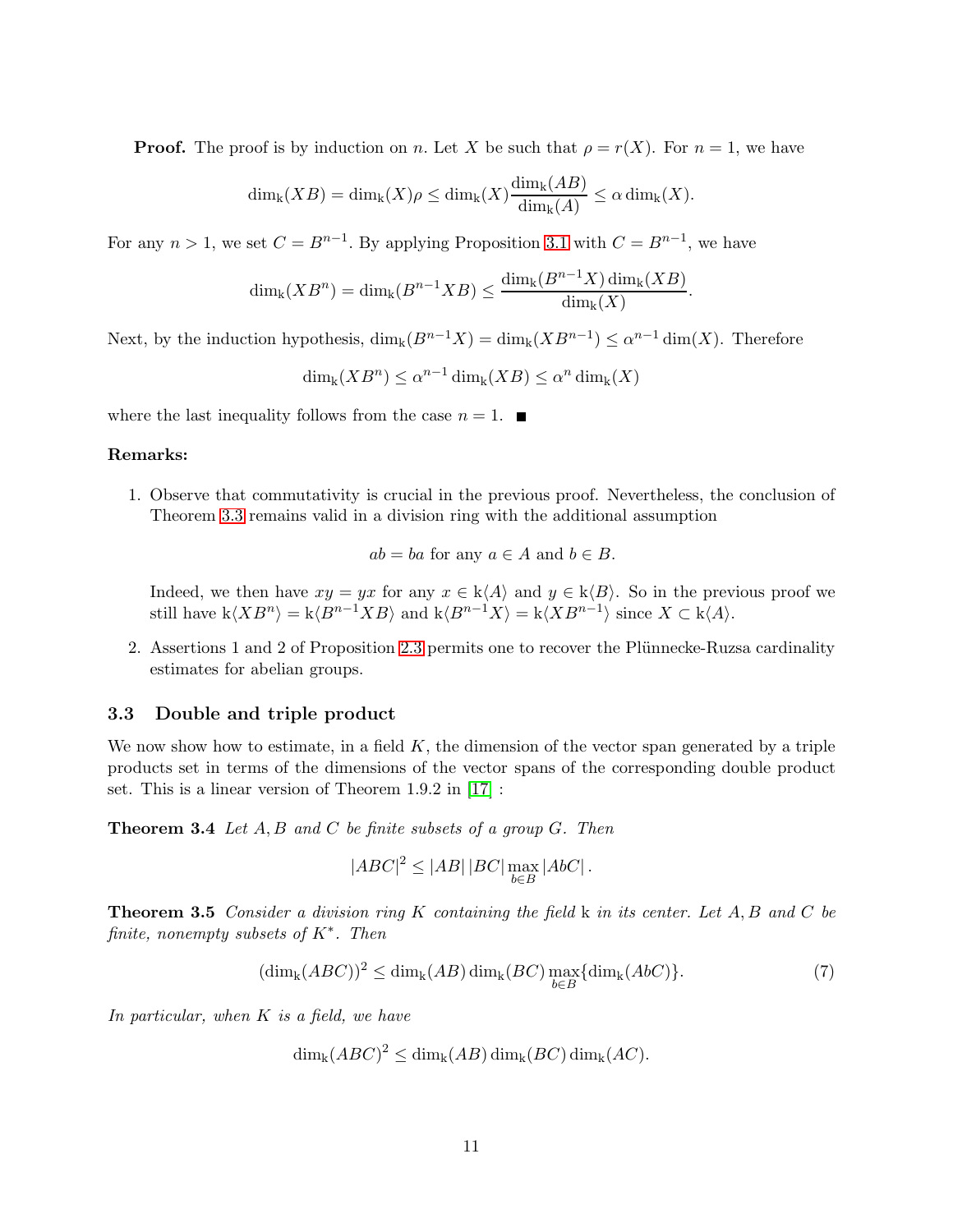**Proof.** We proceed by induction on |B|. When  $B = \{b\}$ , we obtain

 $\dim_{\mathbf{k}}(AbC)^2 \leq \dim_{\mathbf{k}}(Ab) \dim_{\mathbf{k}}(bC) \dim_{\mathbf{k}}(AbC)$ 

by observing that  $\dim_k(AbC) \leq \dim_k(Ab) \dim_k(C)$  and  $\dim_k(C) = \dim_k(bC)$ . Now assume  $|B| > 1$ and fix  $b \in B$  such that  $\max_{u \in B} {\dim_k(AuC)} = \dim_k(AbC)$ . Set  $m = \dim_k(AbC)$ . Write  $B' =$  $B \setminus \{b\}$ . Set  $A = \{a_1, \ldots, a_r\}$  and  $C = \{c_1, \ldots, c_s\}$ . We have  $k\langle AB \rangle = k\langle AB' \rangle + \sum_{a \in A} k\langle ab \rangle$ . Let  $S_{AB'}$  be a basis of k $\langle AB' \rangle$ . Since  $S_{A'B} \cup Ab$  generates k $\langle AB \rangle$ , there exists a subset  $A^{\flat}$  of A such that

$$
k\langle AB\rangle = k\langle AB'\rangle \oplus \bigoplus_{a\in A^{\flat}} k\langle ab\rangle.
$$

Similarly, there exists a subset  $C^{\flat}$  of C such that

$$
k\langle BC\rangle = k\langle B'C\rangle \oplus \bigoplus_{c\in C^b} k\langle bc\rangle.
$$

We get

$$
\begin{split} \mathbf{k} \langle ABC \rangle = \mathbf{k} \langle AB'C \rangle + \sum_{a \in A^\flat} \mathbf{k} \langle abC \rangle = \mathbf{k} \langle AB'C \rangle + \sum_{a \in A^\flat} \mathbf{k} \langle aBC \rangle = \\ \mathbf{k} \langle AB'C \rangle + \sum_{a \in A^\flat} \mathbf{k} \langle aB'C \rangle + \sum_{a \in A^\flat} \sum_{c \in C^\flat} \mathbf{k} \langle abc \rangle. \end{split}
$$

But  $\sum_{a \in A^{\flat}} k\langle aB'C \rangle \subseteq k\langle AB'C \rangle$ , and thus

$$
k\langle ABC \rangle = k\langle AB'C \rangle + \sum_{a \in A^{\flat}} \sum_{c \in C^{\flat}} k\langle abc \rangle.
$$

Let  $S_{ABC}$  be a basis of k $\langle AB'C \rangle$ . By the previous decomposition, there exists  $X \subseteq A^{\flat} \times B^{\flat}$  such that

$$
k\langle ABC \rangle = k\langle AB'C \rangle \oplus \bigoplus_{(a,c)\in X} k\langle abc \rangle.
$$

Set  $\alpha = |X|$ ,  $\beta = |A^{\flat}|$  and  $\gamma = |C^{\flat}|$ . We have to prove [\(7\)](#page-10-0), that is,

$$
(\dim_{k}(AB'C) + \alpha)^{2} \leq (\dim_{k}(AB') + \beta)(\dim_{k}(B'C) + \gamma)m. \tag{8}
$$

By the induction hypothesis, we have

<span id="page-11-0"></span>
$$
\dim_{k}(AB'C)^{2} \leq \dim_{k}(AB')\dim_{k}(B'C)m
$$
\n(9)

because  $\max_{u \in B'} {\dim_k(AuC)} \leq \max_{u \in B} {\dim_k(AuC)} = m$ . We have  $\bigoplus_{(a,c) \in X} k\langle abc \rangle \subseteq k\langle AbC \rangle$ . So  $\alpha \leq m$ . Since  $X \subseteq A^{\flat} \times B^{\flat}$ , we have also  $\alpha \leq \beta \gamma$ . We get  $\alpha^2 \leq m\beta\gamma$ . By multiplying in [\(9\)](#page-11-0), this gives

$$
\alpha^2 \dim_{\mathbf{k}} (AB'C)^2 \leq \beta \gamma \dim_{\mathbf{k}} (AB') \dim_{\mathbf{k}} (B'C)m^2.
$$

Therefore

$$
\alpha \dim_{k}(AB'C) \leq m\sqrt{\beta\gamma \dim_{k}(AB') \dim_{k}(B'C)} \leq m\frac{\gamma \dim_{k}(AB') + \beta \dim_{k}(B'C)}{2}
$$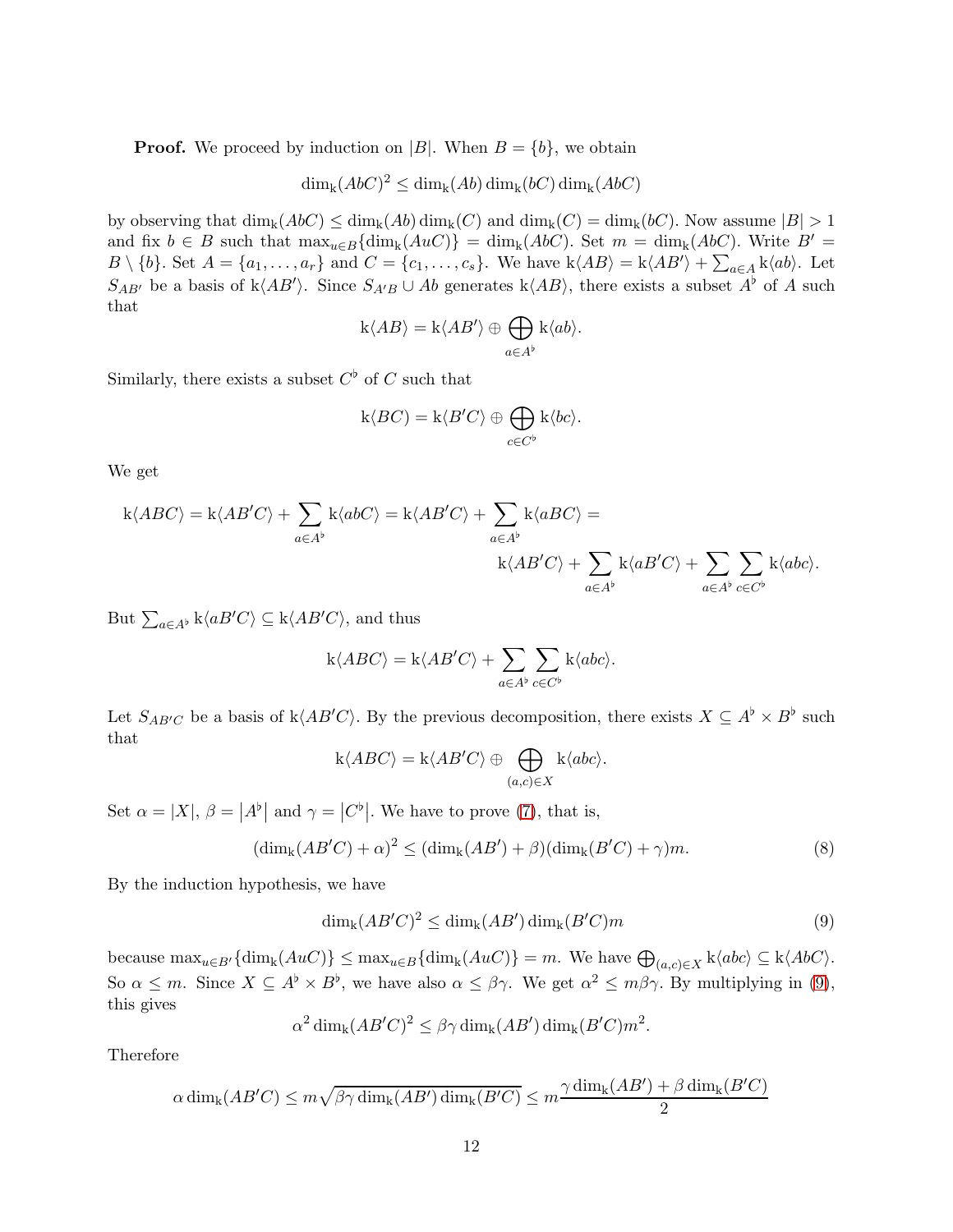by applying the geometric-arithmetic means inequality. So

$$
2\alpha \dim_{k}(AB'C) \leq m(\gamma \dim_{k}(AB') + \beta \dim_{k}(B'C)).
$$

Combining this last equality with  $\alpha^2 \leq m\beta\gamma$  and [\(9\)](#page-11-0), we finally get

 $\dim_{\mathbf{k}}(AB'C)^2 + 2\alpha \dim_{\mathbf{k}}(AB'C) + \alpha^2 \leq m(\dim_{\mathbf{k}}(AB')\dim_{\mathbf{k}}(B'C) + \gamma \dim_{\mathbf{k}}(AB') + \beta \dim_{\mathbf{k}}(B'C) + \beta \gamma)$ 

as desired.

By using Theorems [3.3](#page-9-0) and [3.5,](#page-10-1) we can obtain a bound for  $\dim_k(A^3)$  knowing  $\dim_k(A^2)$  and  $\dim_{\mathbf{k}}(A)$ .

Corollary 3.6 *Consider a field extension* K *of* k *and* A *a nonempty, finite subset of* K<sup>∗</sup> *. Assume*  $dim_{\mathbf{k}}(A) = m$  and  $dim_{\mathbf{k}}(A^2) = n$ . Then,

$$
\dim_{k}(A^{3}) \leq \min(n^{3/2}, \frac{n^{3}}{m^{2}}).
$$

# <span id="page-12-0"></span>4 Plünnecke-type estimates in associative algebras

The arguments we have used in the proofs of Section [3](#page-7-1) to obtain Plünnecke-type estimates in division rings in fact remain valid in the more general context of associative unital algebras with suitable hypotheses on the subspaces considered. More precisely, let  $A$  be a unital associative algebra over the field k. Write  $U(\mathcal{A})$  for the group of invertible elements in  $\mathcal{A}$ . As classical examples, we can consider any matrix algebra containing the identity matrix or the group algebras.

Given a subset A of A and  $x \in A$ ,  $\dim_k(xA)$  and  $\dim_k(Ax)$  do not necessarily coincide with  $\dim_k(A)$ . This is nevertheless true when  $x \in U(\mathcal{A})$ . Let A, B and C be nonempty, finite subsets of A such that

- $B \cap U(A) \neq \emptyset$ ,
- $C \subseteq U(\mathcal{A}).$

Then for any k-subspace  $V \neq \{0\}$  of  $k\langle A \rangle$ ,

$$
\dim_{\mathbf{k}}(VB) \ge \dim_{\mathbf{k}}(V), \quad r(V) = \frac{\dim_{\mathbf{k}}(VB)}{\dim_{\mathbf{k}}(V)} > 0 \text{ and } \rho := \min_{V \subseteq \mathbf{k}\langle A \rangle, V \ne \{0\}} r(V) > 0.
$$

There thus also exists a nonempty set  $k\langle X\rangle \subseteq A$  such that  $r(k\langle X\rangle) = \rho$ . One then easily verifies that the arguments used in the proof of Proposition [3.1](#page-7-0) remain valid for the algebra  $A$  with the previous assumptions on  $A, B$  and  $C$ . We then obtain the following statements which generalize Corollary [3.2,](#page-9-1) Theorem [3.3](#page-9-0) and Theorem [3.5.](#page-10-1)

<span id="page-12-1"></span>**Corollary 4.1** *Consider* A and B *two finite subsets of* A *with*  $B \cap U(\mathcal{A}) \neq \emptyset$ . Assume  $\alpha$  *is a positive real such that*  $\dim_k(AB) \leq \alpha \dim_k(A)$ *. Then there exists a subset*  $X \subseteq k\langle A \rangle$  *such that, for any finite subset* C *of*  $U(\mathcal{A})$ ,  $\dim_k(CXB) \leq \alpha \dim_k(CX)$ .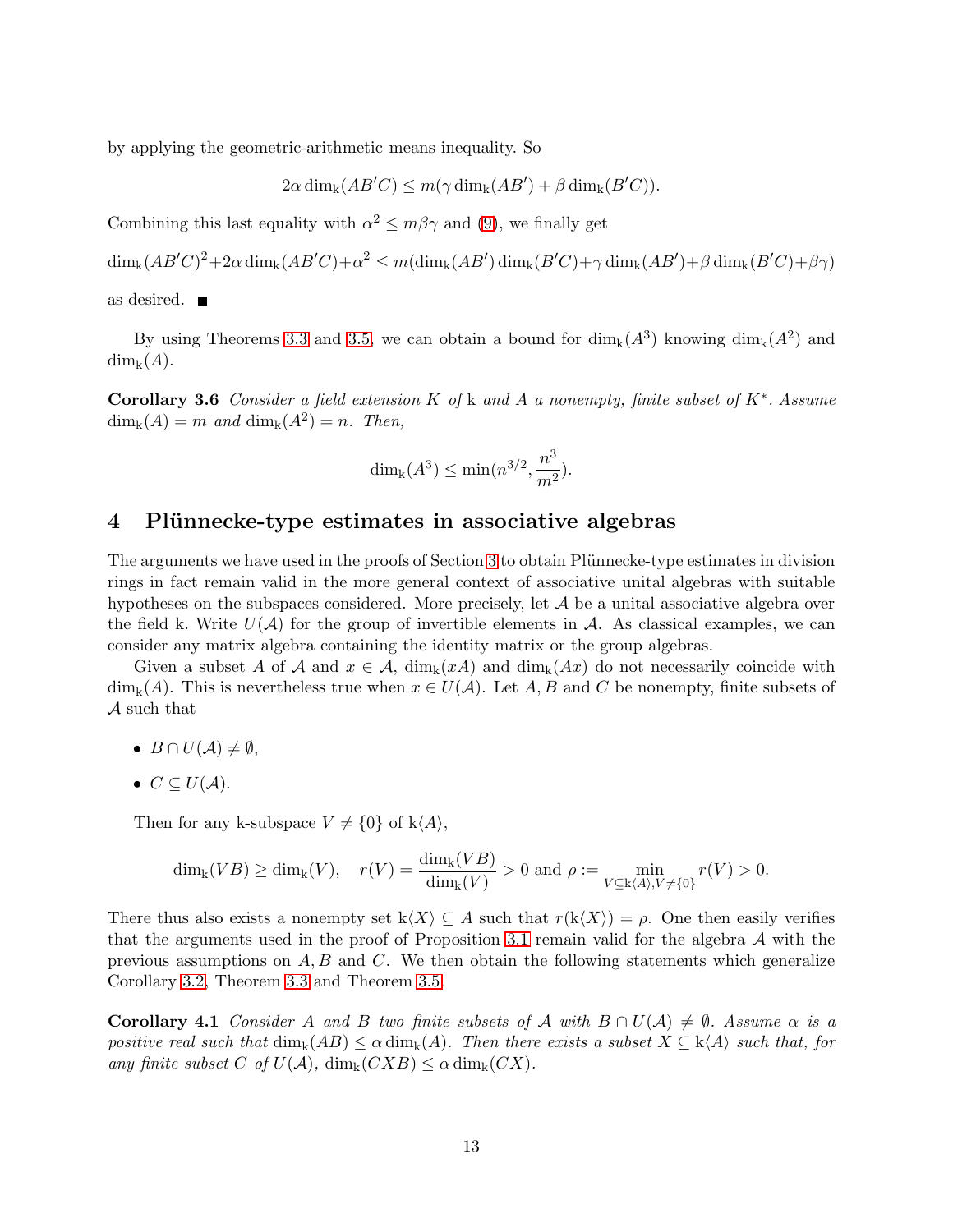Theorem 4.2 *Assume* A *is commutative. Let* A *be a nonempty finite subset of* A *and* B *be a nonempty, finite subset of*  $U(\mathcal{A})$ *. Assume that*  $\dim_k(AB) \leq \alpha \dim_k(A)$  where  $\alpha$  *is a positive real. Then there exists a subset*  $X \subseteq k\langle A \rangle$  *such that, for any positive integer n,* 

$$
\dim_{k}(XB^{n}) \leq \alpha^{n} \dim_{k}(X).
$$

<span id="page-13-1"></span>*In particular, if*  $A \subseteq U(\mathcal{A})$ ,  $\dim_k(A^2) \leq \alpha \dim_k(A)$  *implies that*  $\dim(A^n) \leq \alpha^n \dim(A)$ *.* 

**Theorem 4.3** Let A, B and C be finite nonempty subsets of A such that  $B \subseteq U(\mathcal{A})$ . Then

$$
\dim_{\mathbf{k}} (ABC)^2 \le \dim_{\mathbf{k}} (AB) \dim_{\mathbf{k}} (BC) \max_{b \in B} \{ \dim_{\mathbf{k}} (AbC) \}.
$$

*In particular, when* A *is commutative, we have*

$$
\dim_{\mathbf{k}} (ABC)^2 \le \dim_{\mathbf{k}} (AB) \dim_{\mathbf{k}} (BC) \dim_{\mathbf{k}} (AC).
$$

## Remarks:

- 1. When A is not commutative, the conclusion of Theorem [4.2](#page-12-1) remains valid if we assume that  $ab = ba$  for any  $a \in A$  and  $b \in B$ .
- 2. The proof of the Kneser type theorems we have obtained in Section [5](#page-13-0) (and also that of the linear Olson theorem) cannot be so easily adapted to the case of associative algebras. Indeed, given subsets A and B of  $U(\mathcal{A})$ ,  $k\langle A\rangle \cap k\langle B\rangle$  may have an empty intersection with  $U(\mathcal{A})$ . In particular, arguments based on the use of linear versions of the Dyson or Kemperman transform fail.
- 3. With the notation of  $\S 2.3$ , consider G a group and X, Y, Z finite subsets in G. Observe that  $A_X, A_Y$  and  $A_Z$  are subsets of  $U(\mathbb{C}[G])$ . By Theorem [4.3,](#page-13-1) we recover Ruzsa's inequality

$$
|ABC|^2 \le |XY| \, |YZ| \max_{y \in Y} \{ |XyZ| \}.
$$

4. Theorem [4.2](#page-12-1) also yields Theorem [1.1](#page-0-0) also by considering subsets of  $\mathbb{C}[G]$ .

# <span id="page-13-0"></span>5 Kneser type theorems for division rings

In this section,  $K$  is a division ring and k a field contained in the center of  $K$ .

## 5.1 Assuming A is commutative

<span id="page-13-2"></span>Consider a finite nonempty subset A of  $K^*$ . We say that A is commutative when  $aa' = a'a$  for any  $a, a' \in A$ . This then implies that the elements of  $k \langle A \rangle$  are pairwise commutative. Moreover the division ring  $\mathbb{D}(A)$  generated by A is a field. Typical examples of commutative sets are geometric progressions  $A = \{a^r, a^{r+1}, \ldots, a^{r+s}\}\$  with r and s integers. The following theorem is the linearization of a theorem by Diderrich [\[2\]](#page-20-0) extending Kneser's theorem for arbitrary groups when only the subset A is assumed commutative. It was shown by Hamidoune in  $[8]$  that Diderrich's result can also be derived from the original Kneser theorem in abelian group. Here we will prove our theorem without using Theorem [2.4.](#page-5-0) Also we will assume that  $k$  is infinite. When  $K$  is finite-dimensional over k and k is finite,  $K$  is a field, so we can apply Theorem [2.4.](#page-5-0)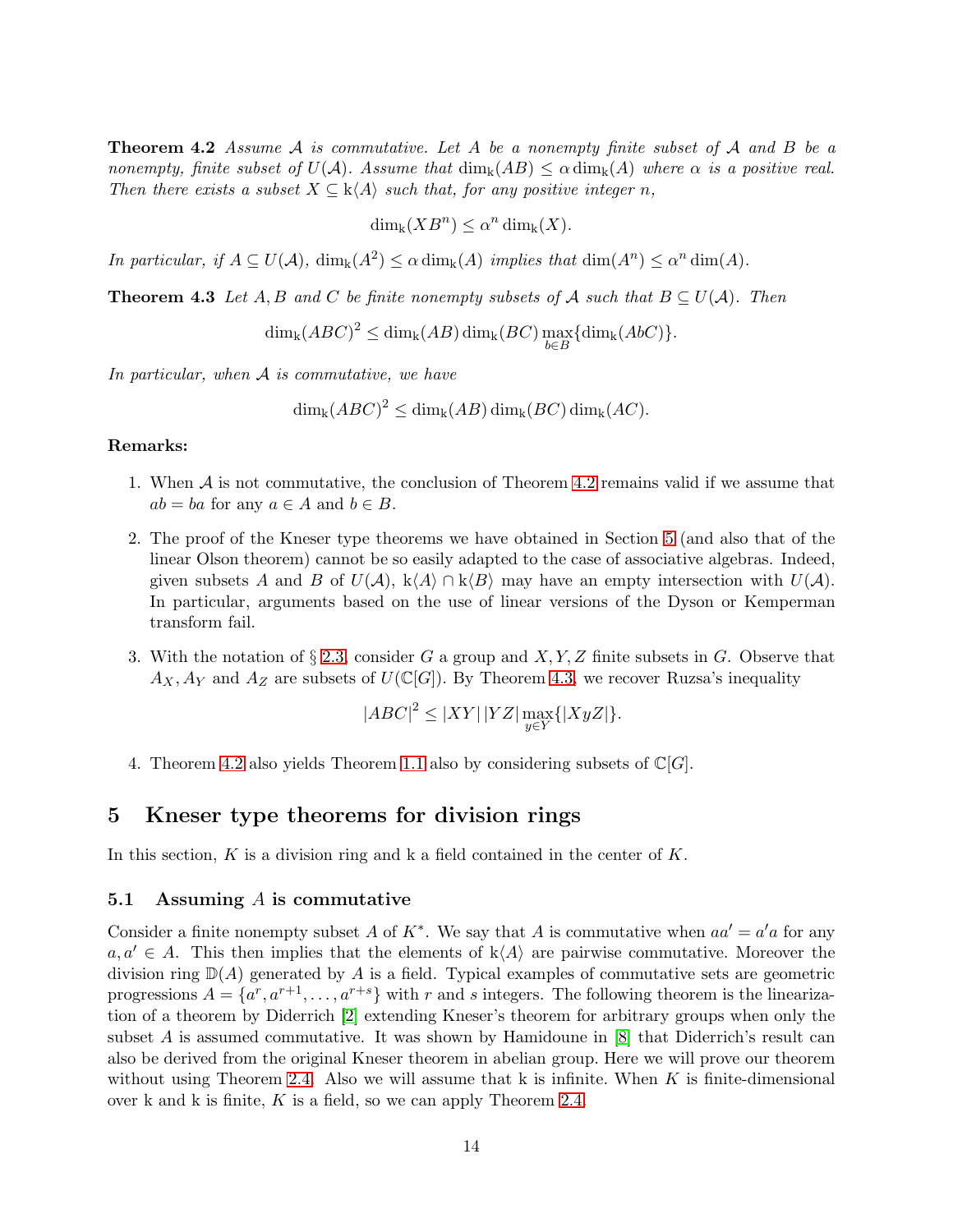Theorem 5.1 *Assume* k *is infinite and every algebraic element of* K *is separable over* k*.*

- *1. Let* A *and* B *be two finite nonempty subsets of* K<sup>∗</sup> *such that* A *is commutative. Then either*  $\dim_k(AB) \geq \dim_k(A) + \dim_k(B) - 1$  *or*  $k\langle AB \rangle$  *is left periodic.*
- 2. Let  $A_1, \ldots, A_n$  be a collection of finite nonempty subsets of  $K^*$  such that  $A_1, \ldots, A_{n-1}$  are *commutative.* Then either  $\dim_k(A_1 \cdots A_n) \geq \sum_{i=1}^n \dim_k(A_i) - (n-1)$  or  $k \langle A_1 \cdots A_n \rangle$  is *periodic.*

**Remark:** In the linear Olson theorem established in  $[3]$  (where A is not assumed commutative), we only obtain that  $\dim_k(AB) \geq \dim_k(A) + \dim_k(B) - 1$ , or  $k\langle AB \rangle$  contains a (left or right) periodic subspace.

<span id="page-14-0"></span>To prove the theorem, we need to adapt the arguments of [\[4\]](#page-20-1) to our noncommutative situation. We begin with the following lemma based on the linear Dyson transform.

Lemma 5.2 *Let* A *and* B *be two finite, nonempty subsets of* K<sup>∗</sup> *such that* A *is commutative. Then, for each nonzero*  $a \in k\langle A \rangle$ *, there exists a (commutative) subfield*  $H_a$  *of* K *such that*  $k \subseteq H_a \subseteq \mathbb{D}(A)$ *and a vector space*  $V_a \neq \{0\}$  *contained in* k $\langle AB \rangle$  *such that*  $H_a V_a = V_a$ , k $\langle aB \rangle \subseteq V_a$  *and* 

$$
\dim_{\mathbf{k}}(V_a) + \dim_{\mathbf{k}}(H_a) \ge \dim_{\mathbf{k}}(A) + \dim_{\mathbf{k}}(B).
$$

**Proof.** By replacing A by  $A' = a^{-1}A$ , we can assume  $a = 1$ . Indeed, if there exist a subfield  $H \subseteq \mathbb{D}(A')$  and a vector space  $V \neq \{0\}$  contained in  $k\langle A'B \rangle$  such that  $HV = V$  and  $k\langle B \rangle \subseteq V$ with

$$
\dim_{k}(V) + \dim_{k}(H) \geq \dim_{k}(A') + \dim_{k}(B),
$$

it suffices to take  $V_a = aV$  and  $H_a = H \subseteq \mathbb{D}(A') \subseteq \mathbb{D}(A)$ . Since  $H \subseteq \mathbb{D}(A)$ , we must have  $Ha = aH$ for any  $a \in A$  and  $H(V_a) = H(aV) = aHV = aV = V_a$ . Moreover  $k\langle aB \rangle = a\overline{k\langle B \rangle} \subseteq aV = V_a$  and  $\dim_k(V_a) + \dim_k(H_a) \ge \dim_k(A) + \dim_k(B)$  because  $\dim_k(V_a) = \dim_k(V)$  and  $H_a = H$ .

We can also assume that  $1 \in B$  by replacing B by  $B' = Bb^{-1}$ . Indeed, if there exist a subfield  $H' \subseteq \mathbb{D}(A)$  and a vector space  $V' \neq \{0\}$  contained in  $k\langle AB'\rangle$  such that  $H'V' = V'$  and  $k\langle B'\rangle \subseteq V'$ with

$$
\dim_{k}(V')+\dim_{k}(H')\geq \dim_{k}(A)+\dim_{k}(B'),
$$

it suffices to take  $V = V'b$  and  $H = H'$ . We will have then  $V = V'b \subseteq k\langle AB'\rangle b = k\langle AB\rangle$ ,  $HV = H(V'b) = (HV')b = V'b = V, \, \mathbf{k}\langle B \rangle = \mathbf{k}\langle B' \rangle b \subseteq V'b = V$  and

$$
\dim_{k}(V) + \dim_{k}(H) \geq \dim_{k}(A) + \dim_{k}(B)
$$

since  $\dim_k(B) = \dim_k(B')$  and  $\dim_k(V) = \dim_k(V')$ .

We thus assume in the remainder of the proof that  $1 \in A \cap B$  and proceed by induction on  $\dim_{\mathbf{k}}(A)$ . When  $\dim_{\mathbf{k}}(A) = 1$ , we have  $\mathbf{k}\langle A \rangle = \mathbf{k} = \mathbb{D}(A)$ . It suffices to take  $V_1 = V = \mathbf{k}\langle B \rangle \neq \{0\}$ and  $H_a = H = k = \mathbb{D}(A)$ . Assume  $\dim_k(A) > 1$ . Given  $e \in k\langle B \rangle$  such that  $e \neq 0$ , define  $A(e)$  and  $B(e)$  to be finite subsets of  $K^*$  such that

$$
k\langle A(e)\rangle = k\langle A\rangle \cap k\langle B\rangle e^{-1}
$$
 and  $k\langle B(e)\rangle = k\langle B\rangle + k\langle A\rangle e$ .

Observe that  $k\langle A(e)\rangle$  and  $k\langle B(e)\rangle$  contain k since  $1 \in A \cap B$ . Thus we may and do assume that  $1 \in A(e) \cap B(e)$ . Moreover, k $\langle A(e) \rangle k\langle B(e) \rangle$  is contained in k $\langle AB \rangle$ . Indeed, for  $v \in k\langle A \rangle \cap k\langle B \rangle e^{-1}$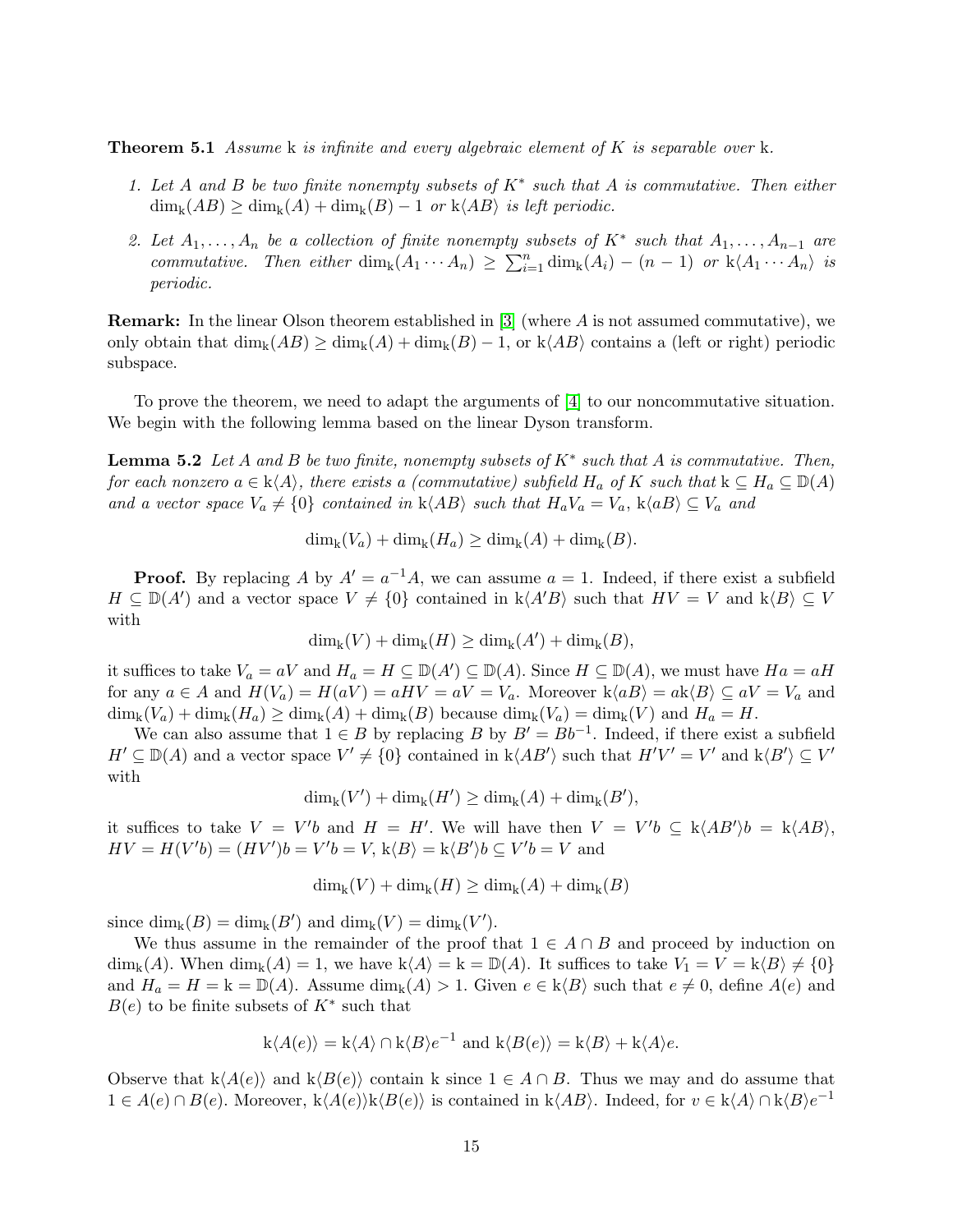and  $w \in k\langle B \rangle$ , we have  $vw \in k\langle A \rangle k\langle B \rangle \subseteq k\langle AB \rangle$  because  $v \in k\langle A \rangle$ . Set  $v = ze^{-1}$  with  $z \in k\langle B \rangle$ . If  $w \in k\langle A \rangle e$ , we have  $vw \in ze^{-1}k\langle A \rangle e$ . But  $ze^{-1} \in k\langle A \rangle$  and A is commutative. Therefore,  $vw \in k\langle A \rangle ze^{-1}e = k\langle A \rangle z \subseteq k\langle A \rangle k\langle B \rangle \subseteq k\langle AB \rangle$ . In particular,  $\dim_k(A(e)B(e)) \leq \dim_k(AB)$ . We get

$$
\dim_{k}(A(e)) + \dim_{k}(B(e)) = \dim_{k}(k\langle A\rangle \cap k\langle B\rangle e^{-1}) + \dim_{k}(k\langle B\rangle + k\langle A\rangle e) =
$$
  

$$
\dim_{k}(k\langle A\rangle e \cap k\langle B\rangle) + \dim_{k}(k\langle B\rangle + k\langle A\rangle e) = \dim_{k}(Ae) + \dim_{k}(B) = \dim_{k}(A) + \dim_{k}(B).
$$

Also  $A(e) \subseteq k\langle A \rangle$ .

Assume  $k\langle A(e)\rangle = k\langle A\rangle$  for any nonzero  $e \in k\langle B\rangle$ . Then  $k\langle A\rangle e \subseteq k\langle B\rangle$  for any nonzero  $e \in k\langle B\rangle$ . Thus  $k\langle AB \rangle \subseteq k\langle B \rangle$ . Since  $1 \in A$ , we have in fact  $k\langle AB \rangle = k\langle B \rangle$ . The sub division ring  $H = \mathbb{D}(A)$ is a field since A is commutative and it contains k since  $1 \in A$ . Take  $V = k\langle B \rangle \neq \{0\}$ . Then  $HV = V$  since  $AV = V$ . We clearly have  $V = k\langle AB \rangle$  and  $B \subseteq V$  as desired.

Now assume  $k\langle A(e)\rangle \neq k\langle A\rangle$  for at least one nonzero  $e \in k\langle A\rangle$ . Then  $0 < \dim_k(A(e)) < \dim_k(A)$ and  $1 \in A(e) \cap B(e)$ . By our induction hypothesis, there exist a subfield H of  $\mathbb{D}(A(e)) \subseteq \mathbb{D}(A)$ containing k and a nonzero k-vector space  $V \subseteq k\langle A(e)B(e) \rangle \subseteq k\langle AB \rangle$ , such that  $HV = V$  and  $\mathbf{k}\langle B\rangle \subseteq \mathbf{k}\langle B(e)\rangle \subseteq V$  with

$$
\dim_{k}(V) + \dim_{k}(H) \geq \dim_{k}(A(e)) + \dim_{k}(B(e)) = \dim_{k}(A) + \dim_{k}(B).
$$

The subfield  $H \subseteq \mathbb{D}(A)$  and the nonzero space  $V \supset k\langle B \rangle$  satisfy the statement of the lemma for the pair of subsets A and B which concludes the proof.  $\blacksquare$ 

<span id="page-15-1"></span>As in the proof of Theorem [2.4,](#page-5-0) we also need the following lemma, which is an application of the Vandermonde determinant.

**Lemma 5.3** Let V be a n-dimensional vector space over the infinite field k. Assume  $x_1, \ldots, x_n$ *form a basis of* V *over* k*. Then any* n *vectors in the set*

$$
\{x_1 + \alpha x_2 + \dots + \alpha^{n-1} x_n \mid \alpha \in \mathbf{k}\}
$$

*form a basis of* V *over* k*.*

The proof of Theorem [5.1](#page-13-2) requires a last lemma. Consider a field extension  $F$  over the infinite field k. Let  $y_1, \ldots, y_r$  be algebraically independent indeterminates. Set  $k' = k(y_1, \ldots, y_r)$  and  $F' = F(y_1, \ldots, y_r).$ 

<span id="page-15-0"></span>**Lemma 5.4** *Assume* dim<sub>k</sub> $(F')$  *is finite. Then* dim<sub>k</sub> $(F) = \dim_{k'}(F')$ *.* 

**Proof.** Let  $b_1, \ldots, b_n$  be elements in F linearly independent over k. Assume there exists nonzero elements  $P_1, \ldots, P_n$  in k' such that

$$
\sum_{i=1}^{n} P_i b_i = 0.
$$

By multiplying by an overall polynomial of k', we can assume that the  $P_i$ 's belong to  $k[y_1, \ldots, y_r]$ . Set  $I = \{i \in \{1, ..., n\} \mid P_i \neq 0\}$ . Assume I is nonempty. Set  $P = \prod_{i \in I} P_i$  and consider  $V =$  $\{(u_1,\ldots,u_r)\in\mathbf{k}^r\mid P(u_1,\ldots,u_r)=0\}$ . Since  $P\neq 0$  and k is infinite,  $V\neq k^n$ . Therefore, there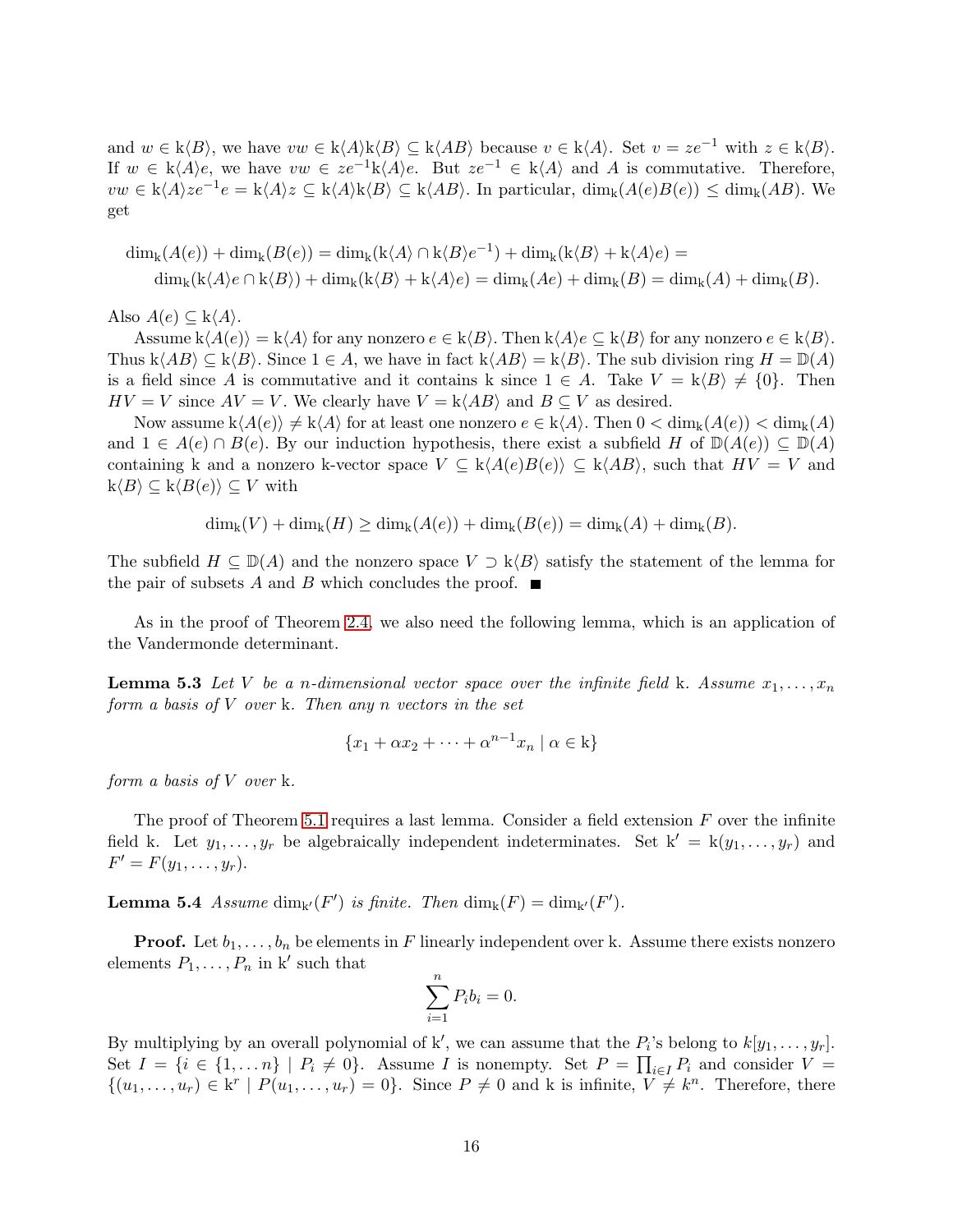exists  $(u_1, \ldots, u_r)$  in  $k^r$  such that  $P(u_1, \ldots, u_r) \neq 0$ . Then for any  $i \in I$ , we have  $P_i(u_1, \ldots, u_r) \neq 0$ and

$$
\sum_{i=1}^n P_i(u_1,\ldots,u_r)b_i=0
$$

which contradicts our assumption that  $b_1, \ldots, b_n$  are linearly independent over k. We have proved that  $\dim_k(F) \le \dim_{k'}(F')$ . In particular,  $\dim_k(F)$  is finite. We assume from now on that  $\dim_k(F)$  = n and  $\{b_1, \ldots, b_n\}$  is a basis of F over k. Let

$$
E = \bigoplus_{i=1}^{n} \mathbf{k}' b_i.
$$

Clearly  $E$  is a *n*-dimensional k'-space closed under multiplication. So by Lemma [2.2,](#page-3-1)  $E$  is a subfield of F'. Moreover E contains the polynomial ring  $F[y_1, \ldots, y_r]$  since each element of F decomposes as a k-linear combination of the  $b_i$ 's. This implies that  $E = F'$  and  $\dim_k(F) \ge \dim_{k'}(F')$ . So  $\dim_{\mathbf{k}}(F) = \dim_{\mathbf{k'}}(F')$  as desired.

We are now ready to prove [5.1.](#page-13-2)

Proof. (of Theorem [5.1\)](#page-13-2)

1: Let  $\mathcal{B} = \{x_1, \ldots, x_n\}$  be a basis of k $\langle A \rangle$ . For any  $\alpha \in \mathbf{k}$ , set  $x_\alpha = x_1 + \alpha x_2 + \cdots + \alpha^{n-1} x_n$ . Observe that  $x_{\alpha} \neq 0$ . Since k is infinite and by Lemma [5.2,](#page-14-0) there exist a subfield  $H_{\alpha}$  such that  $k \subseteq H_\alpha \subseteq \mathbb{D}(A) \subseteq K$  and a k-vector space  $V_\alpha \subseteq k\langle AB \rangle$  with  $x_\alpha B \subseteq V_\alpha$ ,  $H_\alpha V_\alpha = V_\alpha$  and  $\dim_k(V_\alpha) + \dim_k(H_\alpha) \ge \dim_k(A) + \dim_k(B)$ . Since  $V_\alpha \ne \{0\}$  and  $H_\alpha$  stabilizes  $V_\alpha \subseteq k\langle AB \rangle$ , there exists a nonzero vector  $v \in V_\alpha$  such that  $H_\alpha v \subseteq k\langle AB \rangle$ . Hence  $H_\alpha \subseteq v^{-1}k\langle AB \rangle$  and  $\dim_k(H_\alpha)$ is finite. Therefore  $H_{\alpha} \subseteq \mathbb{D}(A)$  is a finite field extension of k. Let F be the algebraic closure of k in  $\mathbb{D}(A)$ . The elements of  $H_{\alpha}$  belong to  $\mathbb{D}(A)$  and are algebraic over k since  $\dim_{k}(H_{\alpha})$  is finite. Therefore  $H_{\alpha} \subseteq F$  for any  $\alpha \in \mathbf{k}$ .

The field  $\mathbb{D}(A)$  is finitely generated by  $x_1, \ldots, x_n$ . Therefore, if  $F = \mathbb{D}(A)$ , each  $x_i$  is algebraic over k and  $\dim_k(F)$  is finite. If  $F \subsetneq \mathbb{D}(A)$ , we can choose a family  $y_1, \ldots, y_r$  in  $\mathbb{D}(A)$  such that  $k' = k(y_1, \ldots, y_r)$  is purely transcendental over k and  $\mathbb{D}(A)$  is algebraic finitely generated over k'. Then  $\dim_{k'}(\mathbb{D}(A))$  is finite. Thus by Lemma [5.4](#page-15-0)  $\dim_k(F) = \dim_{k'}(F(y_1,\ldots,y_r)) \leq \dim_{k'}(\mathbb{D}(A))$  is finite. So in both cases, we obtain that  $\dim_k(F)$  is finite.

By the separability hypothesis, we obtain that the extension  $F$  is separable over k. Thus, it only admits a finite number of intermediate extensions. There should exist  $n$  distinct elements  $\alpha_1, \ldots, \alpha_n$  in k such that

$$
H_{\alpha_1}=H_{\alpha_2}=\cdots=H_{\alpha_n}=H.
$$

By Lemma [5.3,](#page-15-1)  $x_{\alpha_1}, \ldots, x_{\alpha_n}$  form a basis of  $k\langle A \rangle$  over k. We thus have  $k\langle AB \rangle = \sum_{i=1}^n x_{\alpha_i} k\langle B \rangle \subseteq$ By Lemma 5.3,  $x_{\alpha_1}, \ldots, x_{\alpha_n}$  form a basis of  $k\langle A \rangle$  over k. We thus have  $k\langle AB \rangle = \sum_{i=1}^n x_{\alpha_i} k\langle B \rangle \subseteq \sum_{i=1}^n V_{\alpha_i}$  since  $x_{\alpha_i} k\langle B \rangle \subseteq V_{\alpha_i}$  for any  $i = 1, \ldots, n$ . On the other hand,  $V_{\alpha_i} \subseteq k\langle AB \rangle$  for an  $i = 1, \ldots, n$ . Hence  $k\langle AB \rangle = \sum_{i=1}^n V_{\alpha_i}$  is stabilized by H. If  $k \subsetneq H$ , then  $k\langle AB \rangle$  is periodic and we are done. Otherwise,  $k = H$  and we have

 $\dim_{\mathbf{k}}(A) + \dim_{\mathbf{k}}(B) \leq \dim_{\mathbf{k}}(V_{\alpha_i}) + 1$ 

for any  $i = 1, \ldots, n$ . Since  $V_{\alpha_i} \subseteq k\langle AB \rangle$ , we obtain

$$
\dim_{k}(A) + \dim_{k}(B) \leq \dim_{k}(AB) + 1
$$

as desired.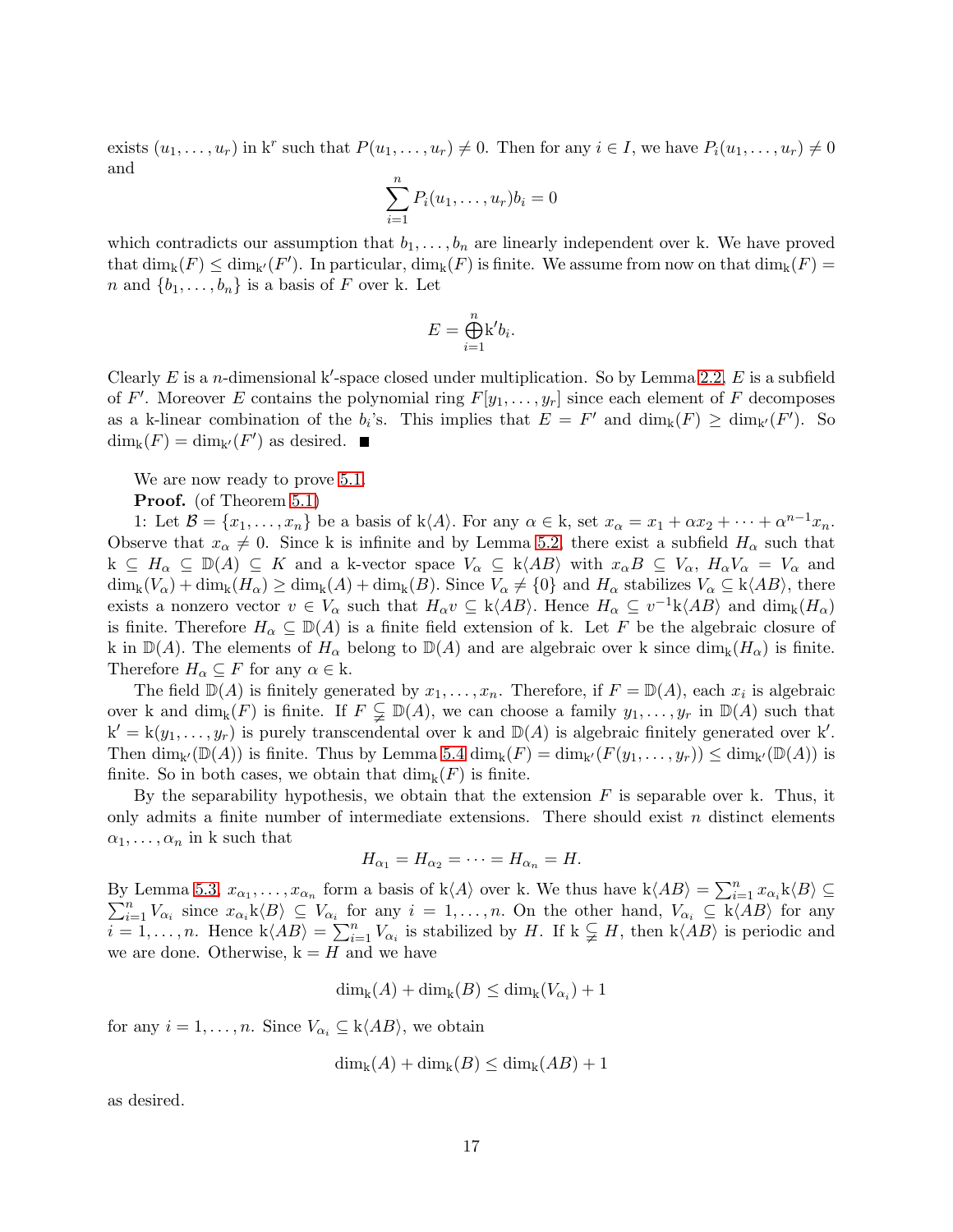2: In part (II) of the proof of Theorem [2.7,](#page-6-3) we do not use any commutativity hypothesis on  $K$ . So both assertions of Theorem [5.1](#page-13-2) are equivalent by exactly the same arguments.  $\blacksquare$ 

#### Remarks:

- 1. When B is assumed commutative, we have a similar statement by replacing left periodicity by right periodicity.
- 2. Also observe that the separability hypothesis is always satisfied when k has characteristic 0.
- 3. Theorem [5.1](#page-13-2) means that when A is commutative and  $\dim_k(AB) \leq \dim_k(A) + \dim_k(B) 2$ , k $\langle AB \rangle$  is an left H-module. When  $A = B$  or  $A^{-1} = B$ , this suggests that spaces k $\langle A \rangle$  with  $\dim_{\mathbf{k}}(A^2) = O(\dim A)$  should have interesting properties related to some H-modules of K where  $H$  is a subdivision ring of  $K$ . We will make this observation precise in the following paragraphs.

Theorem [5.1](#page-13-2) also permits one to construct k-subspaces in  $K$  containing subdivision rings. Assume dim<sub>k</sub> $(K)$  is finite and let  $a_1, \ldots, a_n$  be a sequence of elements in  $K^*$  *distinct from* 1 (with repetition allowed). For any nonempty subset  $S \subseteq \{1, \ldots, n\}$ , write  $a_S := \prod_{i \in S} a_i$ . Denote by V the k-subspace in K generated by the elements  $a<sub>S</sub>$  when S runs over the nonempty subsets of  $\{1,\ldots,n\}.$ 

**Corollary 5.5** Assume k is infinite,  $\dim_k(K) = n > 1$  and every element of K is separable over k. Then, with the above notation, the space V contains a sub division ring  $H \supsetneq k$ .

**Proof.** For any  $i = 1, ..., n$ , set  $A_i = \{1, a_i\}$  and  $V' = k \langle A_1 \cdots A_n \rangle$ . Write  $p_i = a_1 \cdots a_i$  for any  $i = 1, \ldots, n$ . If  $p_1, \ldots, p_n$  are linearly independent,  $V = K$  since  $\dim_k(K) = n$ . In particular,  $1 \in V$ .

Now assume  $p_1, \ldots, p_n$  are not linearly independent. There exist  $i_0 \in \{1, \ldots, n\}$  and elements  $\alpha_i, i = i_0, \ldots, n$ , in k such that

$$
\sum_{i=i_0}^{n} \alpha_i p_i = 0 \text{ and } \alpha_{i_0} \neq 0.
$$

Dividing by  $\alpha_{i_0} p_{i_0}$ , we obtain

$$
1=-\sum_{i=i_0+1}^n \frac{\alpha_i}{\alpha_{i_0}} a_{i_0+1} \cdots a_i.
$$

We thus also obtain that  $1 \in V$ .

We have proved that  $1 \in V$ . This implies that  $V' = V$ . If V is left periodic, there exists a subdivision ring  $H \subseteq K$  such that  $H \supsetneq k$  and  $HV \subseteq V$ . Since  $1 \in V$ , we have  $H \subseteq V$  as desired. We can thus assume that  $V = k \langle A_1 \cdots A_n \rangle$  is not periodic. As the sets  $A_i, i = 1, \ldots n$  are commutative, we can apply 2 of Theorem [2.7](#page-6-3) which gives

$$
\dim_{k}(A_{1}\cdots A_{n}) \geq \sum_{i=1}^{n} \dim_{k}(A_{i}) - (n-1) \geq 2n - (n-1) \geq n+1.
$$

We thus obtain a contradiction with the hypothesis  $\dim_k(K) = n$ .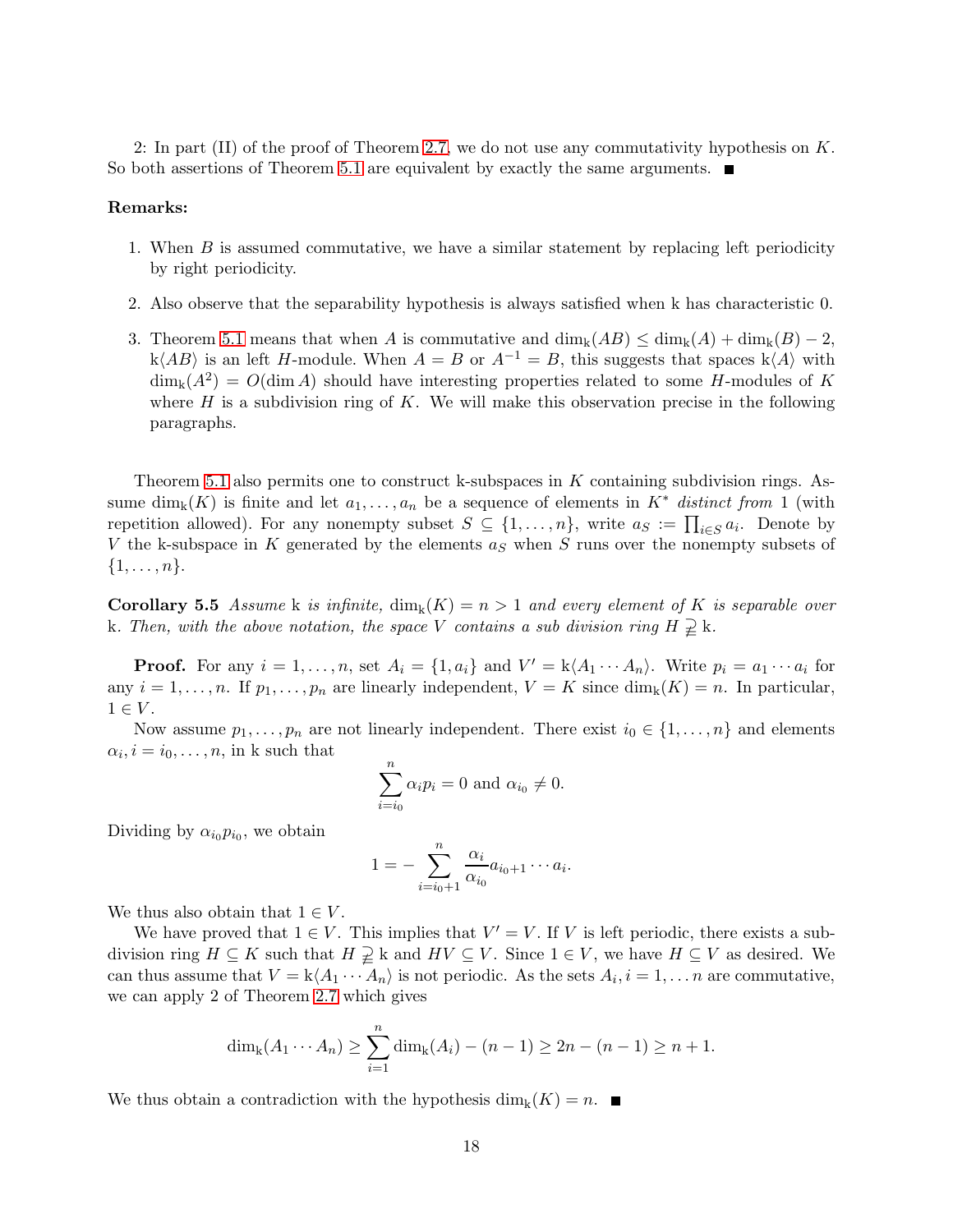#### 5.2 Linear hamidoune's connectivity

The notion of connectivity for a subset S of a group G was developed by Hamidoune in  $[7]$ . As suggested by Tao in [\[18\]](#page-21-8), it is interesting to generalize Hamidoune's definition by introducing an additional parameter  $\lambda$ . The purpose of this paragraph is to define a natural linear version of this connectivity used in [\[18\]](#page-21-8) suited for the k-subspaces V in K, where K is a division ring containing k in its center. Assume V is a finite-dimensional fixed k-subspace of K and  $\lambda$  is a real parameter. For any finite-dimensional k-subspace  $W$  of  $K$ , we define

$$
c(W) := \dim_{k}(WV) - \lambda \dim_{k}(W). \tag{10}
$$

For any  $x \in K^*$ , we have immediately that  $c(xW) = c(W)$ .

**Lemma 5.6** For any finite-dimensional subspaces  $W_1, W_2$  and V of K, we have

$$
c(W_1 + W_2) + c(W_1 \cap W_2) \le c(W_1) + c(W_2).
$$

Proof. We have

<span id="page-18-1"></span>
$$
\dim_{k}(W_{1} + W_{2}) + \dim_{k}(W_{1} \cap W_{2}) = \dim_{k}(W_{1}) + \dim_{k}(W_{2})
$$
\n(11)

and

$$
\dim_{k}(k\langle W_{1}V\rangle + k\langle W_{2}V\rangle) + \dim_{k}(k\langle W_{1}V\rangle \cap k\langle W_{2}V\rangle) = \dim_{k}(W_{1}V) + \dim_{k}(W_{2}V).
$$

Observe that  $k\langle (W_1 + W_2) \cdot V \rangle = k\langle W_1 V \rangle + k\langle W_2 V \rangle$  and  $k\langle (W_1 \cap W_2) \cdot V \rangle \subseteq k\langle W_1 V \rangle \cap k\langle W_2 V \rangle$ . This gives

<span id="page-18-0"></span>
$$
\dim_{k}((W_{1}+W_{2})\cdot V)+\dim_{k}(W_{1}\cap W_{2})\cdot V)\leq \dim_{k}(W_{1}V)+\dim_{k}(W_{2}V). \tag{12}
$$

We then obtain the desired equality by subtracting from [\(12\)](#page-18-0),  $\lambda$  copies of [\(11\)](#page-18-1).

Similarly to [\[7\]](#page-21-10), we define the *connectivity*  $\kappa = \kappa(V)$  as the infimum of  $c(W)$  over all finitedimensional, nonzero k-subspaces of K. A *fragment* of V is a finite-dimensional k-subspace of K which attains the infimum  $\kappa$ . An *atom* of V is a fragment of minimal dimension. Since  $c(xW)$  =  $c(W)$ , any left translate of a fragment is a fragment and any left translate of an atom is an atom. Since  $\dim_k(WV) \geq \dim_k(W)$ , we have

<span id="page-18-2"></span>
$$
c(W) \ge (1 - \lambda) \dim_{k}(W). \tag{13}
$$

We observe that when  $\lambda < 1$ ,  $c(W)$  is always positive and takes a discrete set of values. Therefore, when  $\lambda < 1$ , there exists at least one fragment and at least one atom. In the remainder of this *paragraph we will assume that*  $\lambda < 1$ . Let  $W_1$  and  $W_2$  be two fragments with nonzero intersection. By the previous lemma, we derive

$$
c(W_1 + W_2) + c(W_1 \cap W_2) \le c(W_1) + c(W_2) \le 2\kappa.
$$

<span id="page-18-3"></span>Since  $W_1 + W_2$  and  $W_1 \cap W_2$  are finite-dimensional and not reduced to  $\{0\}$ , we must have  $c(W_1 +$  $W_2) \geq \kappa$  and  $c(W_1 \cap W_2) \geq \kappa$ . Hence  $c(W_1 + W_2) = c(W_1 \cap W_2) = \kappa$ . This means that  $W_1 + W_2$ and  $W_1 \cap W_2$  are also fragments. If we assume now that  $W_1$  and  $W_2$  are atoms, we obtain that  $W_1 = W_2$  or  $W_1 \cap W_2 = \{0\}.$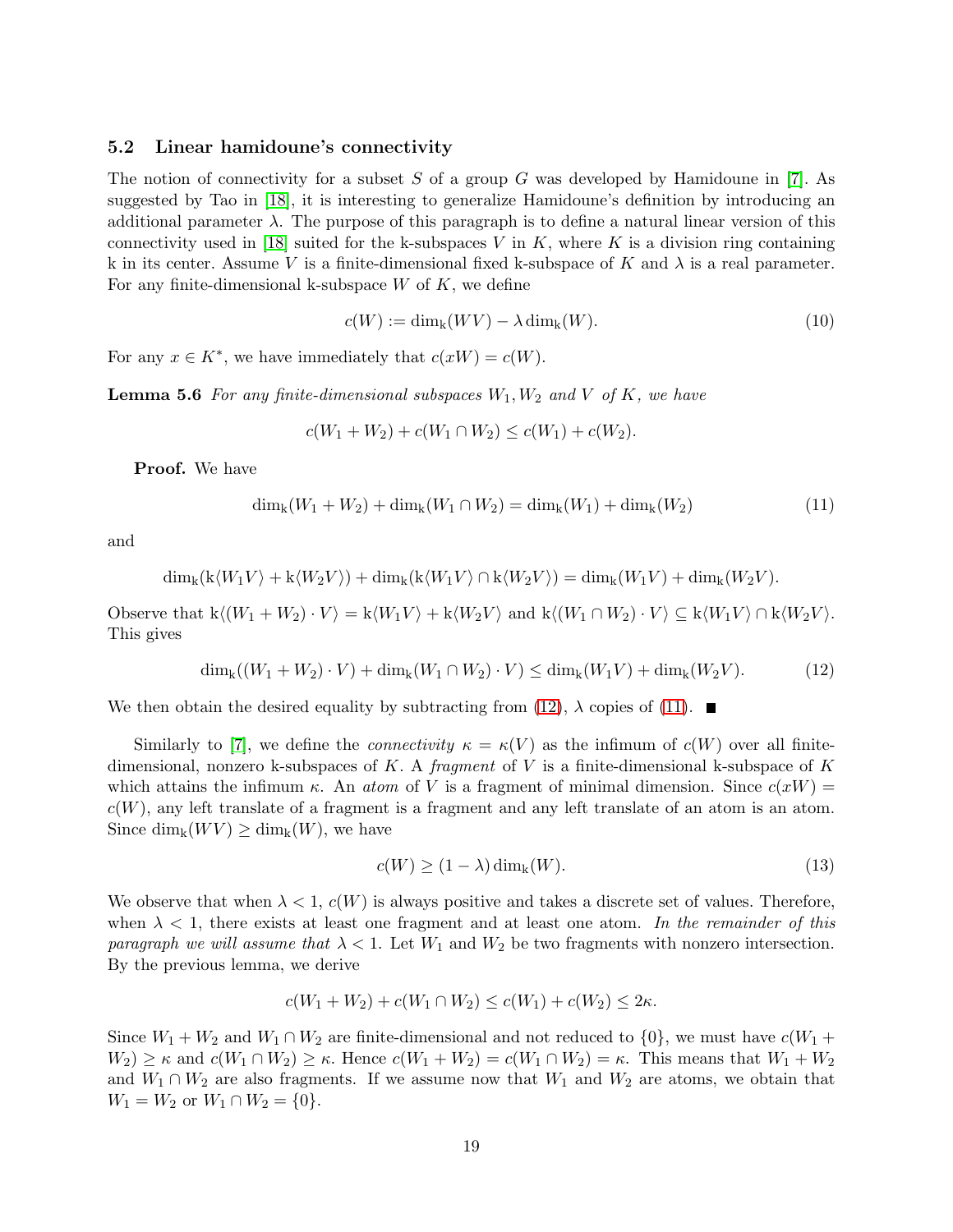Proposition 5.7 *Let* K *be a division ring containing* k *in its center and let* V *be a finite-dimensional* k*-subspace .*

- *1. There exists a unique atom* H *containing* 1 *for* V *.*
- *2. This atom is a division ring containing* k *in its center.*
- *3. Moreover the atoms of* V *are the right modules* xH *where* x *runs over* K<sup>∗</sup> *.*

Proof. Since there exists at least one atom and the left translate of any atom is an atom, there exists one atom  $H$  containing 1. Now, this atom must be unique because atoms are equal or with an intersection reduced to  $\{0\}$ . In particular, for any  $x \in K$ ,  $H = xH$  or  $H \cap xH = \{0\}$ . We claim that this implies that H is a division ring. Indeed, for any  $h \in H$ ,  $H \cap h^{-1}H$  contains 1 for  $1 \in H$ . Therefore  $h^{-1}H = H$  and  $H = hH$ . So H is stable under multiplication. We then deduce that H is a division ring as in the proof of Lemma [2.1.](#page-3-2) Finally, given any atom  $W$  of  $V$ , we must have  $w^{-1}W = H$  for any nonzero  $w \in W$  since H is the unique atom containing 1 and  $w^{-1}H$  is an atom.

## <span id="page-19-0"></span>5.3 Tao's theorem for division rings

We say that  $V = k\langle A \rangle$ , where A is a finite subset of  $K^*$ , is a *space of small doubling*, when  $\dim_{k}(A^{2}) = O(\dim_{k}(A)).$  Simplest examples of spaces of small doubling are the spaces  $V = k\langle A \rangle$ containing 1 and such that  $\dim_k(A^2) = \dim_k(A)$ . Then by Lemma [2.1,](#page-3-2) V is a division ring containing k. In general, a space of small doubling  $k\langle A \rangle$  is not a division ring and neither a left nor right H-module for a division ring  $k \subseteq H \subseteq K$ . The following theorem, which is the linear version of Theorem 1.2 in [\[18\]](#page-21-8), permits to study the spaces of small doubling in  $K$ .

<span id="page-19-2"></span>Theorem 5.8 *Let* K *be a division ring containing the field* k *in its center. Consider finitedimensional* k-subspaces V and W of K such that  $\dim_k(W) \geq \dim_k(V)$  and  $\dim_k(WV) \leq (2 \varepsilon$ )  $\dim_k(V)$  *for some real*  $\varepsilon$  *such that*  $0 < \varepsilon < 2$ *. Then one of the following statements holds:* 

- *There exists a division ring* H *containing* k such that  $\dim_k(H) \leq (\frac{2}{\varepsilon} 1) \dim_k(V)$ *, and* V *is contained in a left module*  $Hx$  *with*  $x \in K^*$ .
- *There exists a division ring* H *containing* k *such that*  $\dim_k(H) \leq (\frac{2}{\varepsilon} 1)/(\frac{2}{\varepsilon} + 1) \dim_k(V)$ , and a finite subset X of  $K^*$  with  $|X| \leq \frac{2}{\varepsilon} - 1$  such that  $V \subseteq \bigoplus_{x \in X} Hx$ .

**Proof.** We apply linear Hamidoune connectivity with  $\lambda = 1 - \frac{\varepsilon}{2}$  $\frac{\varepsilon}{2}$ . We have by [\(13\)](#page-18-2)  $c(U) \ge$ ε  $\frac{\varepsilon}{2}$  dim<sub>k</sub>(U) for any k-subspace U. This can be rewritten as

<span id="page-19-1"></span>
$$
\dim_{k}(U) \leq \frac{2}{\varepsilon}c(U). \tag{14}
$$

We also get

$$
c(W):=\dim_{\mathbf{k}}(WV)-(1-\frac{\varepsilon}{2})\dim_{\mathbf{k}}(W)\leq (2-\varepsilon)\dim_{\mathbf{k}}(V)-(1-\frac{\varepsilon}{2})\dim_{\mathbf{k}}(V)=(1-\frac{\varepsilon}{2})\dim_{\mathbf{k}}(V).
$$

since  $\dim_k(WV) \leq (2-\varepsilon) \dim_k(V)$  and  $\dim_k(W) \geq \dim_k(V)$ . By Proposition [5.7,](#page-18-3) the unique atom containing 1 is a division ring  $H$ . By definition of an atom, we should have

$$
\kappa = c(H) \le c(W) \le (1 - \frac{\varepsilon}{2}) \dim_{\mathbf{k}}(V).
$$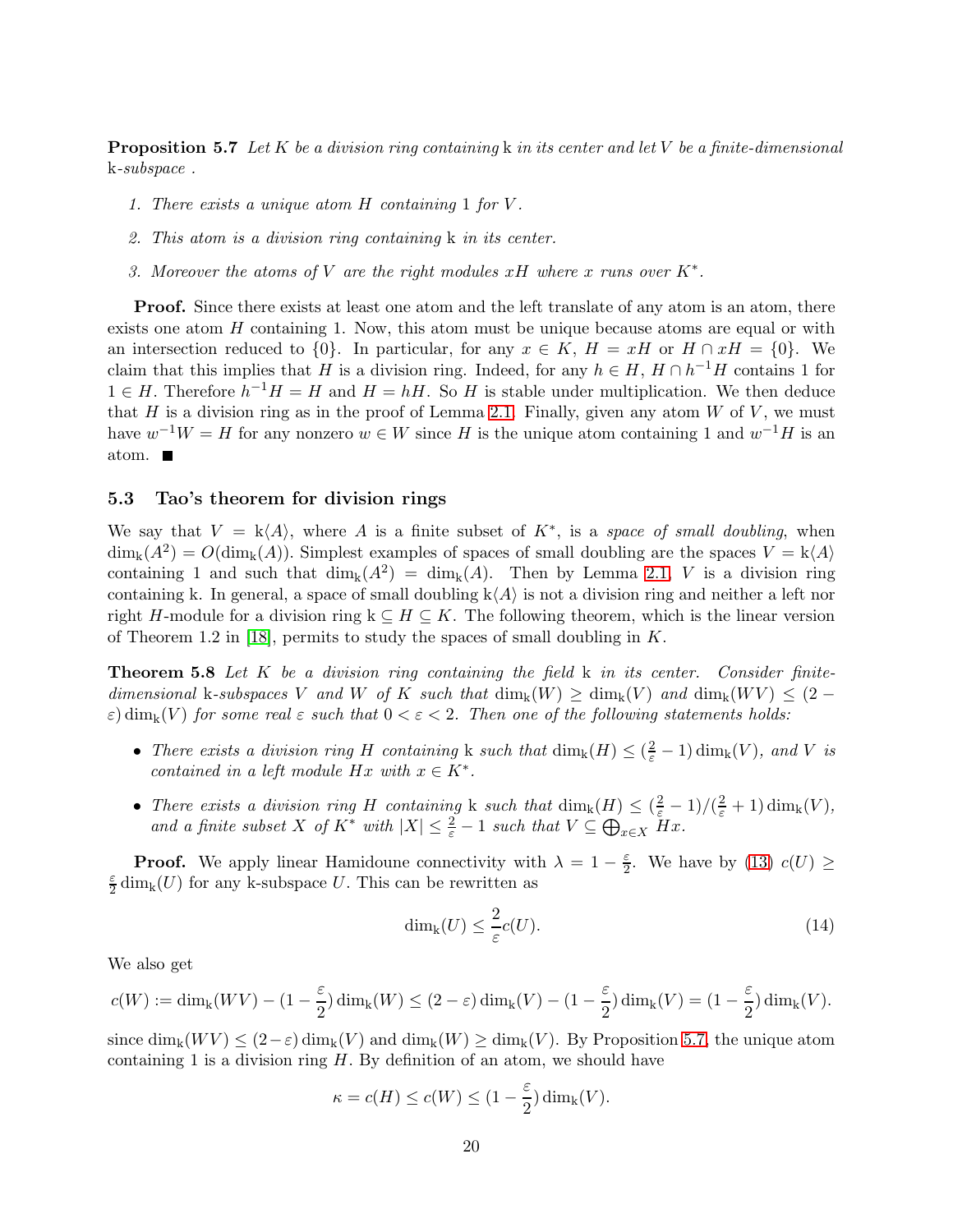We therefore obtain, by using [\(14\)](#page-19-1) with  $U = H$ , that

$$
\dim_{\mathbf{k}}(H) \leq \frac{2}{\varepsilon}c(H) \leq \frac{2}{\varepsilon}c(W) \leq (\frac{2}{\varepsilon} - 1)\dim_{\mathbf{k}}(V).
$$

If  $V$  is contained in a left module  $Hx$ , we are done. Assume  $V$  intersects at least two such left H-modules. By using that  $c(H) = \dim_k(HV) - (1 - \frac{\varepsilon}{2})$  $\frac{\varepsilon}{2}$ ) dim<sub>k</sub>(*H*) and the previous inequality  $c(H) \leq (1 - \frac{\varepsilon}{2})$  $\frac{\varepsilon}{2}$ ) dim<sub>k</sub> $(V)$ , we get

<span id="page-20-4"></span>
$$
\dim_{k}(HV) \leq (1 - \frac{\varepsilon}{2})\dim_{k}(V) + (1 - \frac{\varepsilon}{2})\dim_{k}(H). \tag{15}
$$

Since V intersects at least two left H-modules, we must have  $\dim_k(HV) \geq 2 \dim_k(H)$ . By using  $(15)$ , this gives

$$
\dim_{k}(H) \leq \frac{1-\frac{\varepsilon}{2}}{1+\frac{\varepsilon}{2}} \dim_{k}(V) < \dim_{k}(V).
$$

We can also bound  $\dim_k(V)$  by  $\dim_k(HV)$  in [\(15\)](#page-20-4). This yields

<span id="page-20-5"></span>
$$
\dim_{k}(HV) \leq (\frac{2}{\varepsilon} - 1)\dim_{k}(H). \tag{16}
$$

Now  $k\langle HV \rangle$  is left H-invariant and finite-dimensional because  $\dim_k(HV) \leq \dim_k(H)\dim_k(V) \leq$  $\dim_{\mathbf{k}}(V)^2$ . By Lemma [2.2,](#page-3-1) there thus exists a finite subset X of  $K^*$  such that

$$
\mathbf{k}\langle HV\rangle = \bigoplus_{x\in X} Hx.
$$

By [\(16\)](#page-20-5), we should have  $|X| \leq (\frac{2}{\varepsilon} - 1)$ . Moreover  $V \subseteq k\langle HV \rangle$ , which concludes the proof.

**Remark:** When  $\dim_k(A^2) \leq (2 - \varepsilon) \dim_k(A)$ , we can apply Theorem [5.8](#page-19-2) with  $V = W = k \langle A \rangle$  and obtain information on the covering of  $V$  by left  $H$ -modules. This can be interpreted as a description of subspaces with small doubling similar to the description of sets with small doubling obtained in [\[18\]](#page-21-8).

Acknowledgments: The author thanks both anonymous referees for their very careful reading of the paper and their many valuable corrections and comments.

# <span id="page-20-3"></span>References

- <span id="page-20-0"></span>[1] S. A. Amitsur, *Finite subgroups of division rings,* Trans. Ams. 80 (1955), 361-386 .
- <span id="page-20-2"></span>[2] G. T. Diderrich, *On Kneser's addition theorem in groups,* Proc. Ams. 38 (1973), 443-451.
- [3] S. Eliahou. and C. Lecouvey, *On linear versions of some addition theorems,* Linear Algebra and multilinear algebra, 57 (2009), 759-775.
- <span id="page-20-1"></span>[4] X. D. Hou, K. H. LEUNG AND XIANG. Q, A generalization of an addition theorem of Kneser, Journal of Number Theory 97 (2002), 1-9.